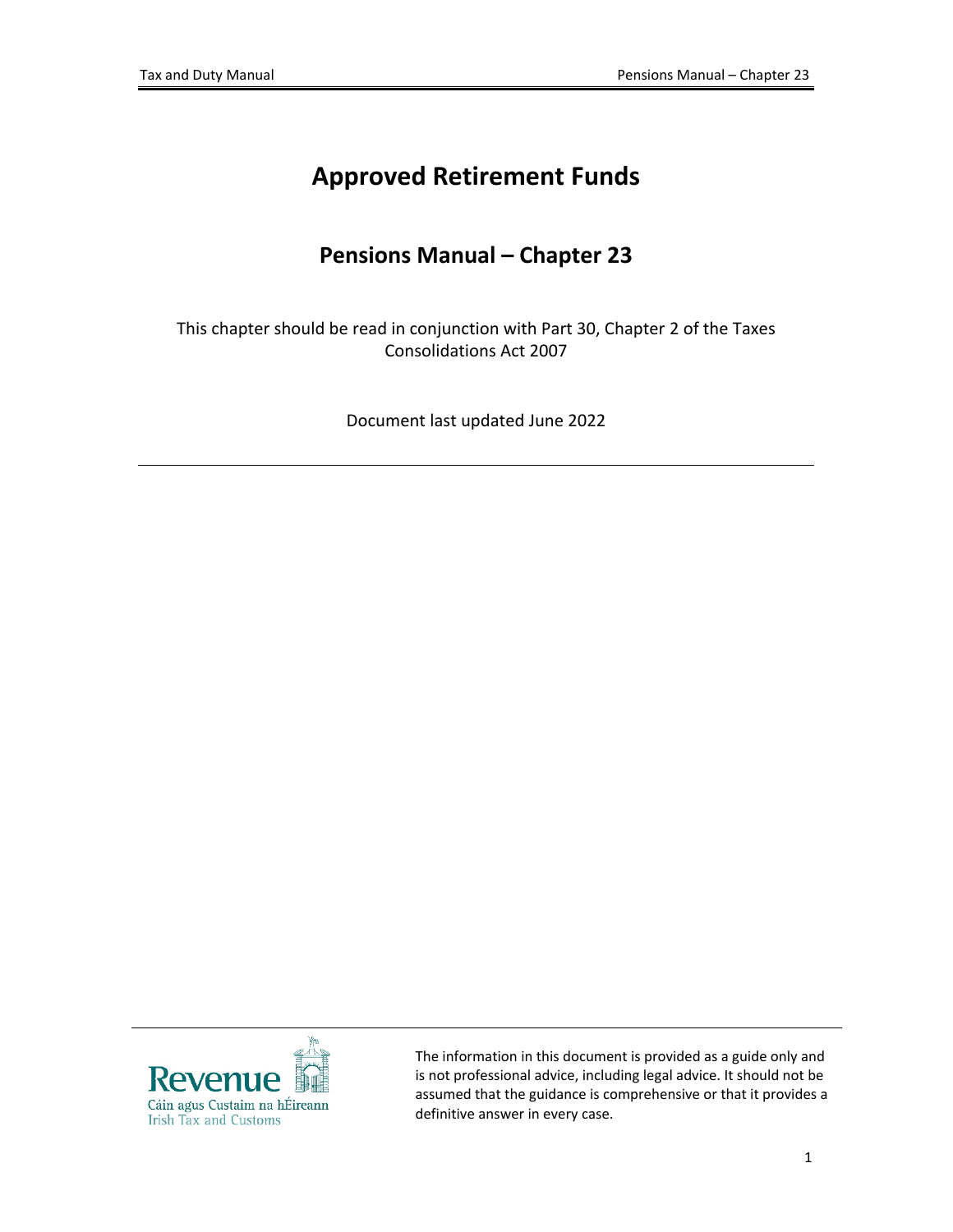## **Table of Contents**

| $\mathbf{1}$   |                                                                     |  |  |  |  |  |
|----------------|---------------------------------------------------------------------|--|--|--|--|--|
| 2              |                                                                     |  |  |  |  |  |
| 3              |                                                                     |  |  |  |  |  |
| 4              |                                                                     |  |  |  |  |  |
| 5              |                                                                     |  |  |  |  |  |
| 6              |                                                                     |  |  |  |  |  |
|                | 6.1                                                                 |  |  |  |  |  |
| $\overline{7}$ |                                                                     |  |  |  |  |  |
| 8              |                                                                     |  |  |  |  |  |
| 9              |                                                                     |  |  |  |  |  |
| 10             |                                                                     |  |  |  |  |  |
| 11             |                                                                     |  |  |  |  |  |
| 12             |                                                                     |  |  |  |  |  |
| 13             |                                                                     |  |  |  |  |  |
| 14             |                                                                     |  |  |  |  |  |
| 15             | Non-Irish residents and ARFs, AMRFs and retirement fund balances 18 |  |  |  |  |  |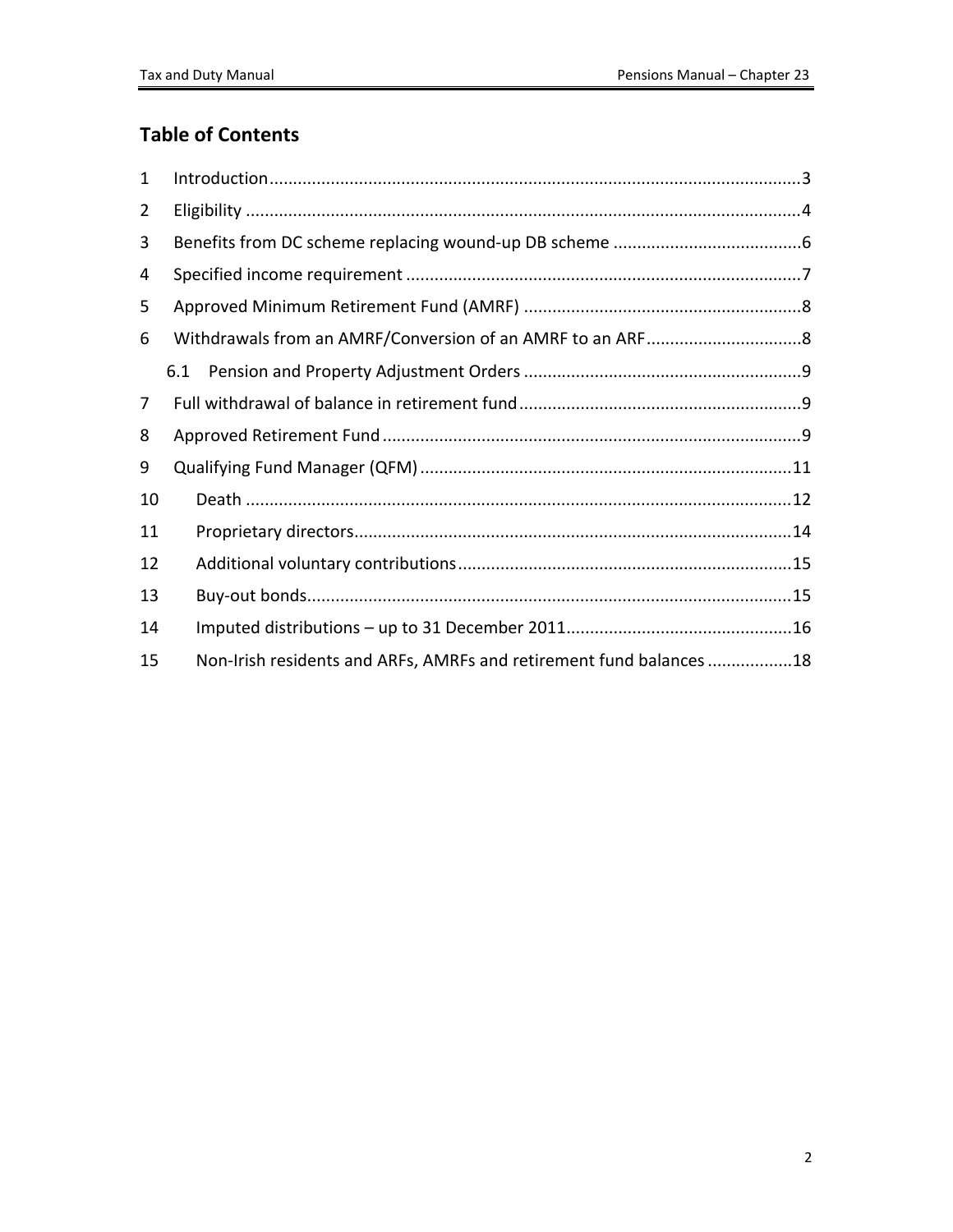# <span id="page-2-0"></span>1 Introduction

This Chapter sets out the options on retirement for pension arrangements introduced in Finance Act 1999. Rather than purchase an annuity or pension, an individual can take the balance of their pension fund in cash (subject to income tax under Schedule E) or invest it in an Approved Retirement Fund (ARF) as appropriate. These options, which apply to that part of a pension fund remaining after the drawdown by the individual of the appropriate retirement lump sum, are collectively referred to as the 'retirement options' in this Chapter.

Previously, individuals were required to invest a portion of their pension fund in an Approved Minimum Retirement Fund (AMRF). However, the AMRF requirement was abolished in Finance Act 2021. Details of AMRFs are retained in this Chapter for informational purposes only.

This Chapter should be read in conjunction with Pensions Tax and Duty Manuals (TDM) [Chapters](https://www.revenue.ie/en/tax-professionals/tdm/pensions/chapter-06.pdf) [6](https://www.revenue.ie/en/tax-professionals/tdm/pensions/chapter-06.pdf) and [7](https://www.revenue.ie/en/tax-professionals/tdm/pensions/chapter-07.pdf) dealing with maximum benefits for employees (including directors), and [Chapters](https://www.revenue.ie/en/tax-professionals/tdm/pensions/chapter-21.pdf) [21](https://www.revenue.ie/en/tax-professionals/tdm/pensions/chapter-21.pdf) and [24](https://www.revenue.ie/en/tax-professionals/tdm/pensions/chapter-24.pdf) dealing with Retirement Annuity Contracts (RACs) and Personal Retirement Savings Accounts (PRSAs).

The topics covered are:

- $\triangleright$  Eligibility
- $\triangleright$  Specified Income Requirement
- $\triangleright$  Approved Minimum Retirement Funds
- Withdrawals from an AMRF/Conversion of an AMRF to an ARF
- $\triangleright$  Full withdrawal of balance in retirement fund
- $\triangleright$  Approved Retirement Funds
- $\triangleright$  Qualifying Fund Managers
- $\triangleright$  Death
- $\triangleright$  Proprietary Directors
- $\triangleright$  Additional Voluntary Contributions
- $\triangleright$  Buy Out Bonds
- $\triangleright$  Imputed Distributions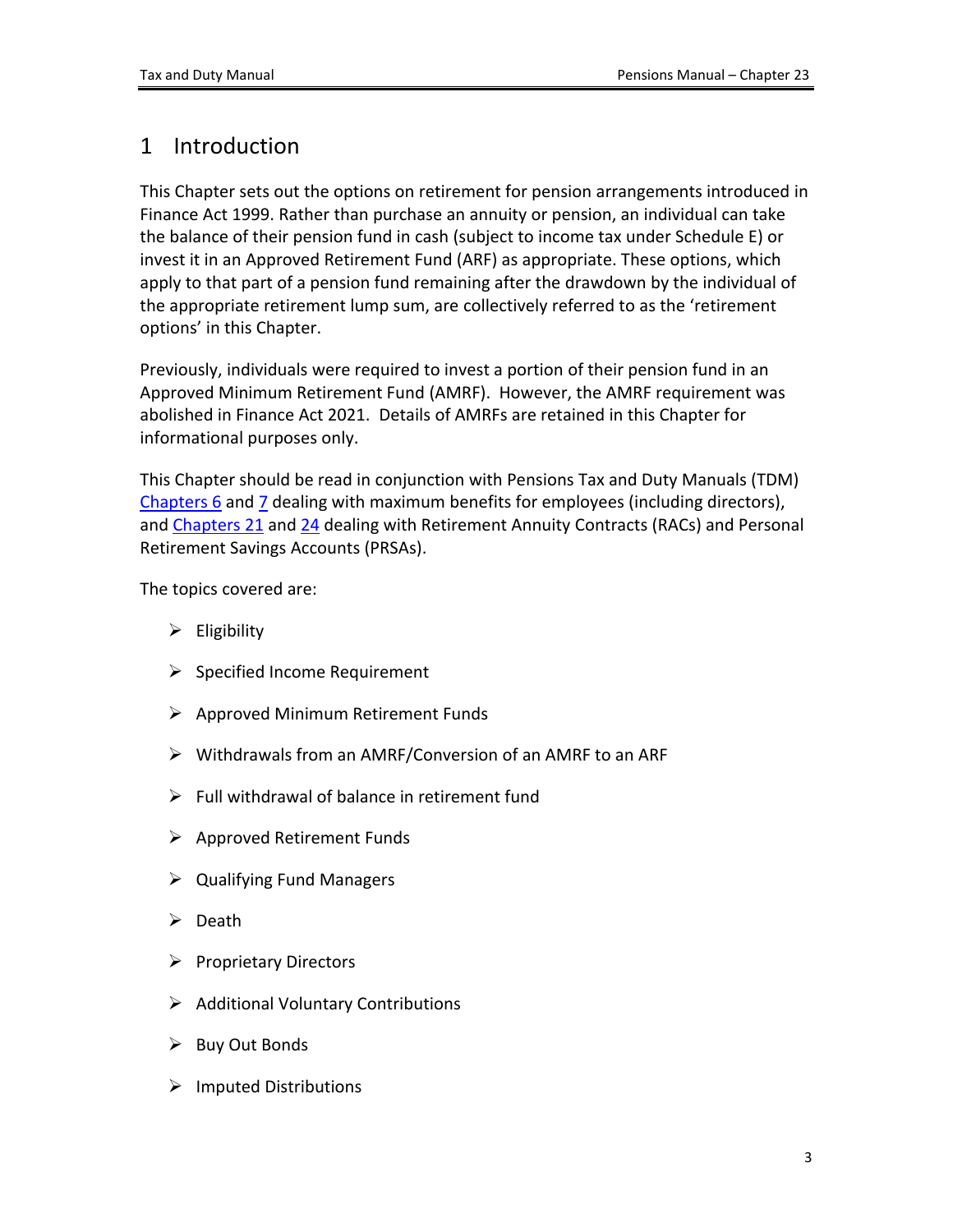<span id="page-3-1"></span> $\triangleright$  PAYE Exclusion Orders.

# <span id="page-3-0"></span>2 Eligibility

The retirement options are available only to certain individuals who started to take retirement benefits after 2 December 1998. They apply at retirement only, with the exception of benefits transferred to an ARF on the death-in-service of an employee of an occupational pension scheme (see [Chapter](https://www.revenue.ie/en/tax-professionals/tdm/pensions/chapter-10.pdf) [10\)](https://www.revenue.ie/en/tax-professionals/tdm/pensions/chapter-10.pdf). In such cases, the retirement options are not available to such beneficiaries, benefits are transferred to an ARF and subject to the rules on ARFs (see paragraph **Error! Reference source not found.**).

The retirement options are available to:

- $\div$  All holders of retirement annuity contracts (RACs) set up after 6 April 1999 and, in certain circumstances, holders of contracts established prior to that date.
- Members of retirement annuity trust schemes approved under section 784(4) Taxes Consolidation Act 1997 (TCA).
- Holders of personal retirement savings accounts (PRSAs).
- $\div$  All members of defined contribution (DC) schemes and members of defined benefit (DB) schemes who are proprietary directors, in respect of their accrued benefits from:
	- the scheme, including benefits from additional voluntary contributions (AVCs), or
	- AVCs only.
- Members of DB schemes who are not proprietary directors in relation **only** to pension benefits arising from their AVCs.
- $\div$  The spouse or former spouse, or (with effect from 27 July 2011) civil partner or former civil partner of all members of DC or DB schemes where there is a pension adjustment order. (Where the member of a DB scheme is not a proprietary director, the ARF option applies **only** to benefits arising from AVCs).

(Please refer to [paragraph](#page-13-1) [12](#page-13-1) for additional information on AVCs)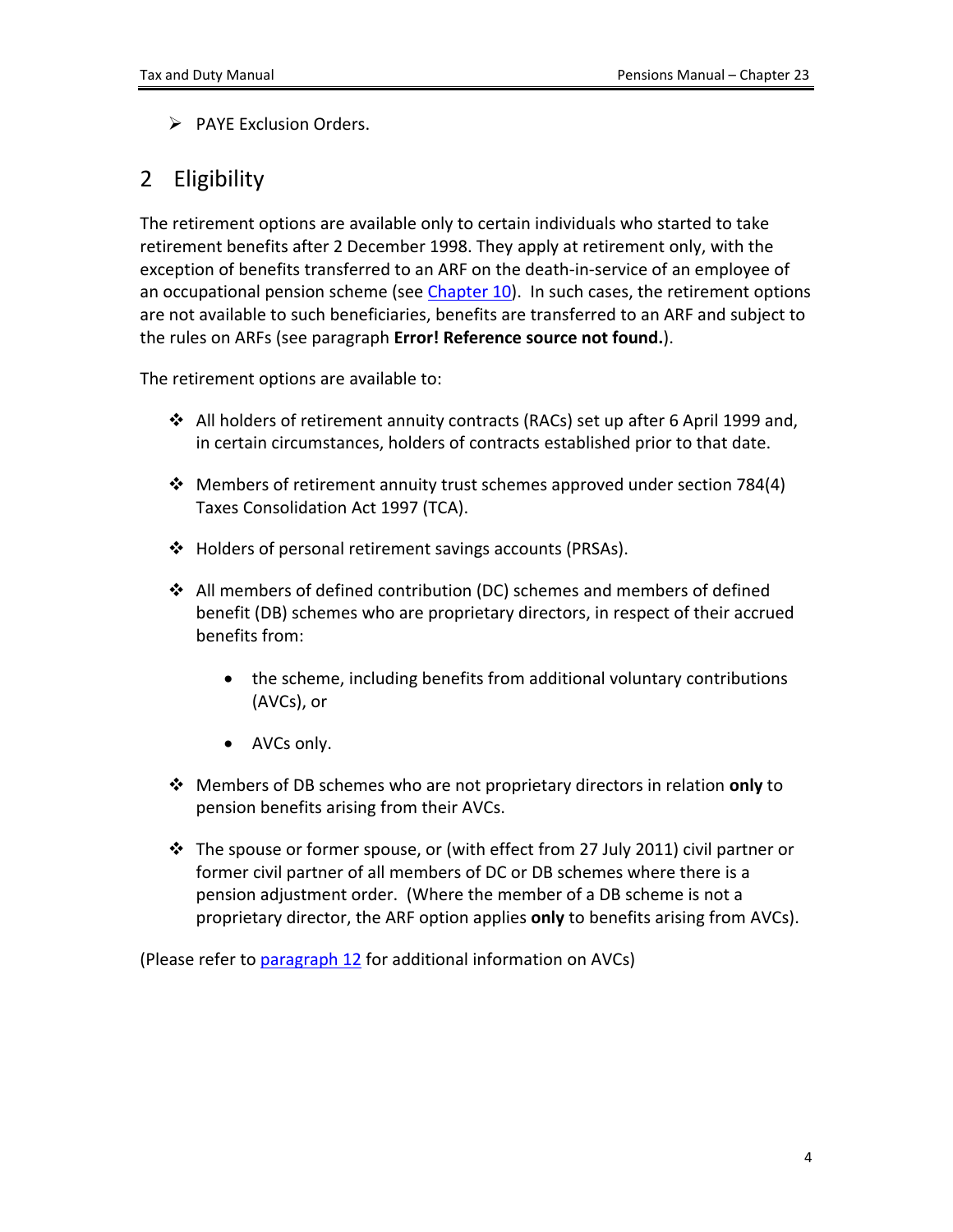#### **Notes**

- Prior to 6 February 2011 only proprietary director members of retirement benefits schemes (and their spouse or former spouse) could avail of the retirement options in respect of all their benefits (whether from a DB or DC scheme). Other members of such schemes (again whether DB or DC schemes) could avail of the options in respect of benefits arising from AVCs only.
- $\div$  In relation to DC schemes, the retirement options apply to the main benefits from schemes approved on or after 6 February 2011 and from schemes in existence prior to that date where the scheme rules are amended to allow the exercise of the option.
- $\div$  Where an individual opts for the retirement options (other than an individual who opts only in respect of his or her AVCs) the value of the lump sum that he or she can take in part commutation of pension cannot exceed 25% of the value of the pension fund.
- $\div$  The previous specified minimum income requirement for all individuals wishing to avail of the retirement options no longer apply from 21 December 2021, the date of the passing of Finance Act 2021.
- $\clubsuit$  Benefits being transferred to an ARF on the death-in-service of a member of an occupational pension scheme can be provided for a spouse, or civil partner, or where there is no spouse or civil partner, for dependants of the deceased member, in accordance with section 772(3)(b) TCA.

The option to purchase an annuity at retirement remains.

Holders of more than one RAC may exercise a different option in respect of each contract. Similarly, holders of more than one PRSA may also exercise a different option in respect of each contract.

Members of multiple occupational pension schemes relating to the same employment must exercise the same option in respect of each scheme. However, as noted above, an individual may exercise a different option in relation to AVC funds than that made in respect of his or her main occupational pension scheme benefits.

A "proprietary director" means a director who, either alone or together with his or her spouse, civil partner and minor children or the minor children of the civil partner, is or was the beneficial owner of shares which, when added to any shares held by the trustees of any settlement to which the director or his or her spouse or civil partner has transferred assets, carry more than 5 per cent of the voting rights in the company providing the benefits or in a company which controls that company, at any time within three years of the date of –

- The specified normal retirement date,
- An earlier retirement date, where applicable,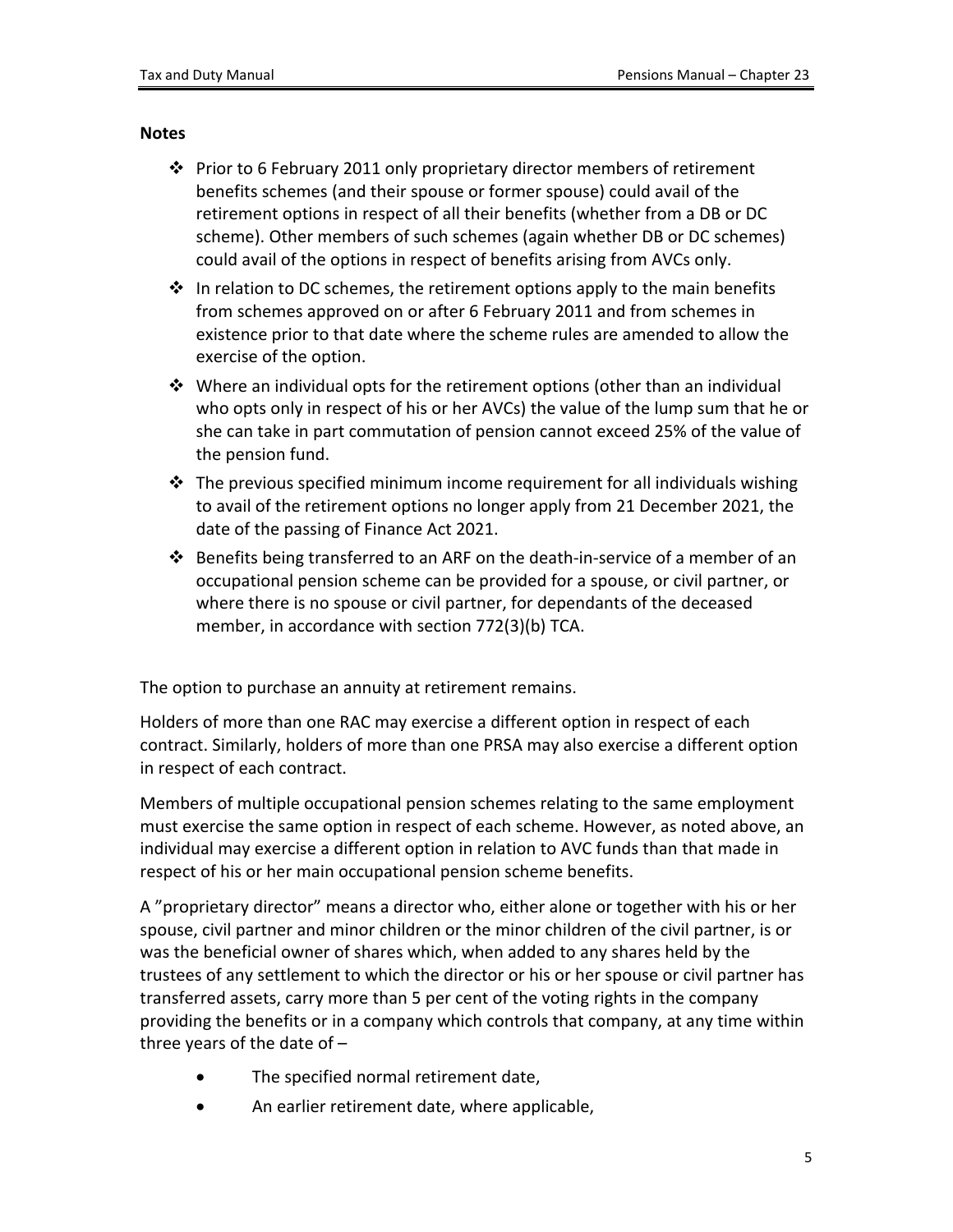- Leaving service, or
- In the case of a pension or part of a pension payable in accordance with a pension adjustment order, the relevant date in relation to that order.

"AVCs" mean voluntary contributions made to a scheme by an employee which are -

- contributions made under a rule or part of a rule, as the case may be, of a retirement benefits scheme (in this definition referred to as the "main scheme") which provides specifically for the payment of members' voluntary contributions, other than contributions made at the rate or rates specified for members' contributions in the Rules of the main scheme, or
- contributions made under a separately arranged scheme for members' voluntary contributions that is associated with the main scheme.

## <span id="page-5-0"></span>3 Benefits from DC scheme replacing wound-up DB scheme

An exception to the requirement that members of multiple occupational pension schemes and 5% directors must exercise the same retirement option in respect of each scheme in respect of the same employment applies from 1 April 2014. From that date the ARF/taxable lump sum options will be permitted in respect of a DC scheme that is set up by an employer to replace a wound-up DB scheme for the purpose of future service pension accrual in respect of the same employment. The details of how this will apply in practice are as follows:

- $\cdot \cdot$  The aggregated total of benefits payable under all schemes relating to the single employment cannot exceed the Revenue permitted maximum benefits on the uplifted scale, that is, 2/3<sup>rds</sup> of final remuneration where service with the employer is ten or more years. Administrators must ensure that the combined value of the benefits taken from both schemes (and having regard to any other schemes) is within Revenue limits. This includes the aggregate of any tax-free lump sums payable from both schemes, any pension payable under the DB scheme and any amount of the DC fund that may be placed in an ARF, used to purchase an annuity, or taken as a taxable lump sum.
- $\div$  If no retirement lump sum is taken from the DB scheme, a retirement lump sum of up to 25% of the DC scheme fund may be taken (tax-free to €200,000) provided the pension payable under the DB scheme does not exceed the maximum permitted on application of the 9:1 commutation ratio to the lump sum amount. (That is, every  $\epsilon$ 1 of the pension in payment is commuted to a  $\epsilon$ 9 in the lump sum.)
- $\div$  If a retirement lump sum of 1½ times final remuneration (or the maximum allowed on the uplifted scale for the total service with the employer) is taken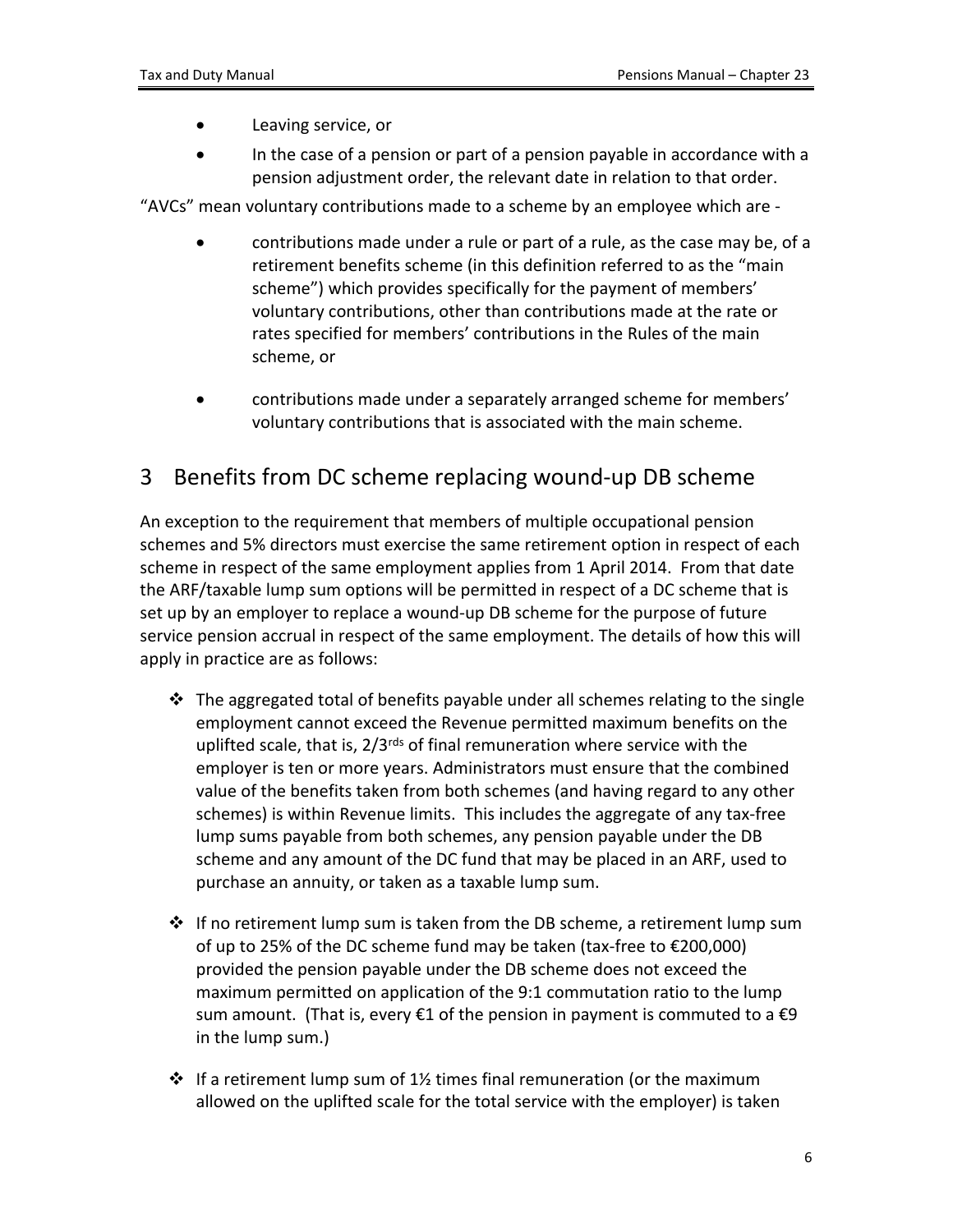from the DB scheme, then no retirement lump sum may be taken from the DC scheme.

 $\div$  If a retirement lump sum of less than 1% times final remuneration is taken from the DB scheme, then the retirement lump sum (up to 25% of the fund value) that may be taken from the DC scheme must be such as will not bring the total retirement lump sum amount above the maximum allowed on the uplifted scale for the total service, and the pension payable under the DB scheme must not exceed the maximum permitted on application of the 9:1 ratio to the total lump sum amount.

### **Example:**

Z has 32 years' service in a DB scheme which pays a lump sum of €96,000 (96/80 of her final remuneration of €80,000) and a pension of €32,000 ((€80,000 x 32/60)  $^{-}$ (€96,000/9)).

She has been a member of a DC scheme for five years with a fund value of €105,000. She takes a lump sum from her DC fund of €24,000, or 22.857% of the fund value, to bring her lump sum to €120,000 (1½ times final remuneration of €80,000).

Applying the 9:1 ratio to the lump sum of €120,000 means it is equivalent to €13,333 of pension in payment (€120,000/9).

The maximum pension that she can receive on application of the 9:1 ratio to the aggregate lump sums of €120,0€00 from the DB and DC schemes is €40,000 ((€80,000 x  $2/3$  – ( $\epsilon$ 120,000/9)), so the additional lump sum does not impact on her DB pension.

The remainder of the DC fund ( $\epsilon$ 105,000 -  $\epsilon$ 24,000 =  $\epsilon$ 81,000) could provide an additional annuity which, taking into account what is already payable from the DB scheme, will be within the maximum (i.e.,  $\epsilon$ 40,000) permitted under the uplifted scales. Therefore, the balance of the DC fund may be used to purchase an annuity, placed in an ARF, or taken as a taxable lump sum.

# <span id="page-6-0"></span>4 Specified income requirement

Up to 31 December 2021, an individual aged under 75 years who wished to have the balance of her or his pension fund, after taking any retirement lump sum, paid to her or him or transferred to an ARF, had to have a minimum guaranteed annual pension income ("specified income") of €12,700 for life in payment at the time an ARF option was exercised to avoid having to put money into an Approved Minimum Retirement Fund (AMRF) or purchase an annuity.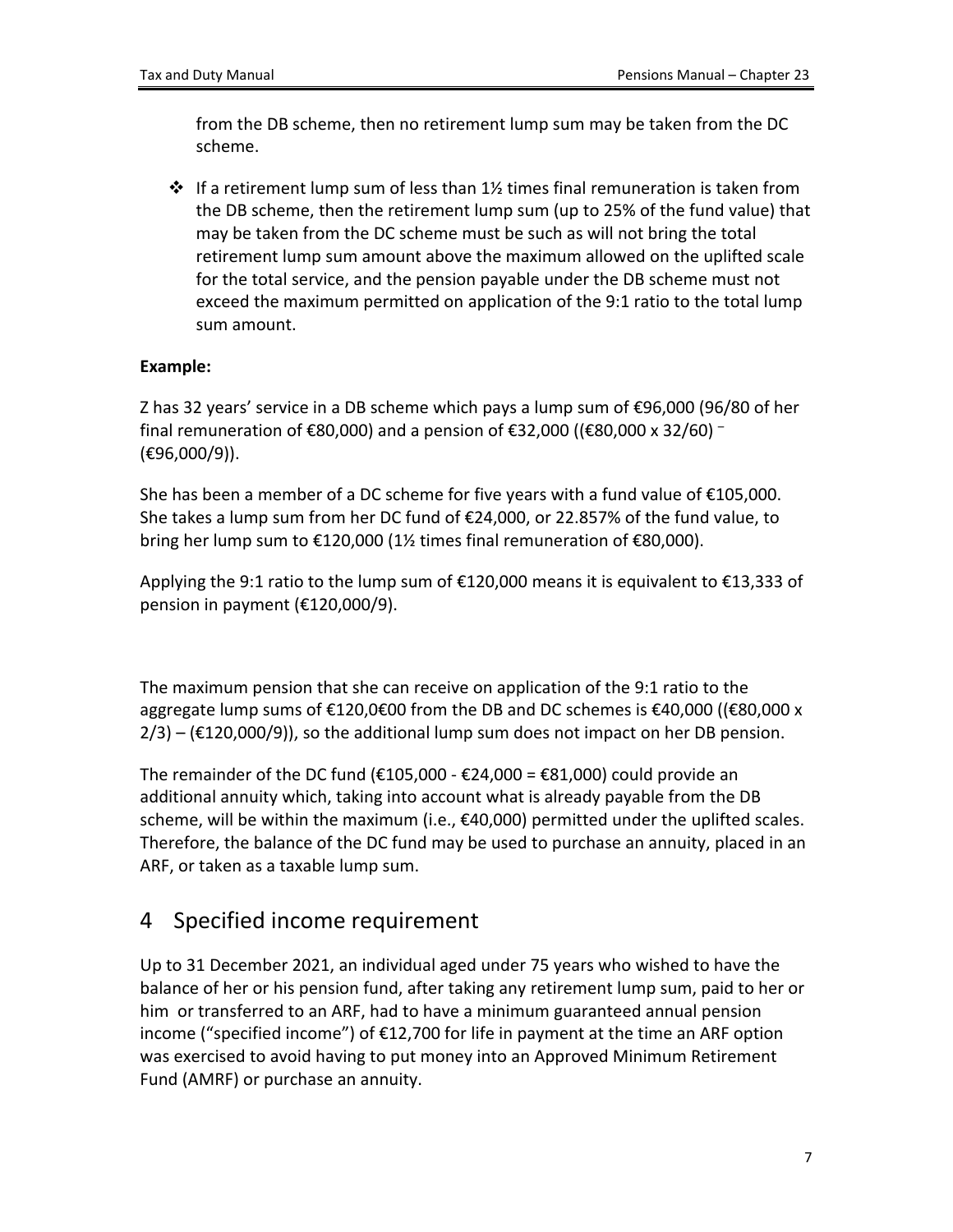Finance Act 2021 abolished the specified income requirement when an ARF option is exercised.

## <span id="page-7-0"></span>5 Approved Minimum Retirement Fund (AMRF)

Previously, where an individual aged under 75 years did not satisfy the specified income requirement, she or he had to, after taking a retirement lump sum, transfer €63,5000 or the balance of the pension fund, if lower than  $\epsilon$ 63,500, to an AMRF or use it to purchase an annuity (or a combination of both).

As noted above, Finance Act 2021 removed the specified income requirement for individuals exercising an ARF option and made a number of changes to AMRF legislation, effectively abolishing them. Any AMRFs immediately became ARFs on 1 January 2022. AMRF holders should have been notified of this change by Qualifying Fund Managers (QFMs) and any queries in this regard should, in the first instance, be directed to the relevant QFMs.

The changes made were -

- The AMRF requirement no longer applies to individuals availing of the ARF option from occupational pension schemes, retirement annuities and personal retirement savings accounts,
- On 1 January 2022 all current AMRFs automatically become an ARF, and the operating and administrative provisions rules applying to ARFs now apply to those funds (see paragraph 9), and
- QFMs shall not accept any assets into an AMRF on or after 1 January 2022.

# <span id="page-7-1"></span>6 Withdrawals from an AMRF/Conversion of an AMRF to an ARF

Finance Act 2014 introduced a measure, effective from 1 January 2015, which allowed for the payment or transfer on one occasion only in any tax year of up to 4% of the value (at the time of the payment or transfer) of the assets in an AMRF to the AMRF owner. Any amount paid or transferred to the owner is taxable in the same manner as a distribution from an ARF (see [paragraph](#page-8-2) [8](#page-8-2)). This still applied to withdrawals from an AMRF prior to them automatically becoming an ARF on 1 January 2022. From 1 January 2022, distributions will be from an ARF and taxable as such.

Please refer to [paragraph](#page-17-0) [15](#page-17-0) regarding the issue of PAYE Exclusion Orders.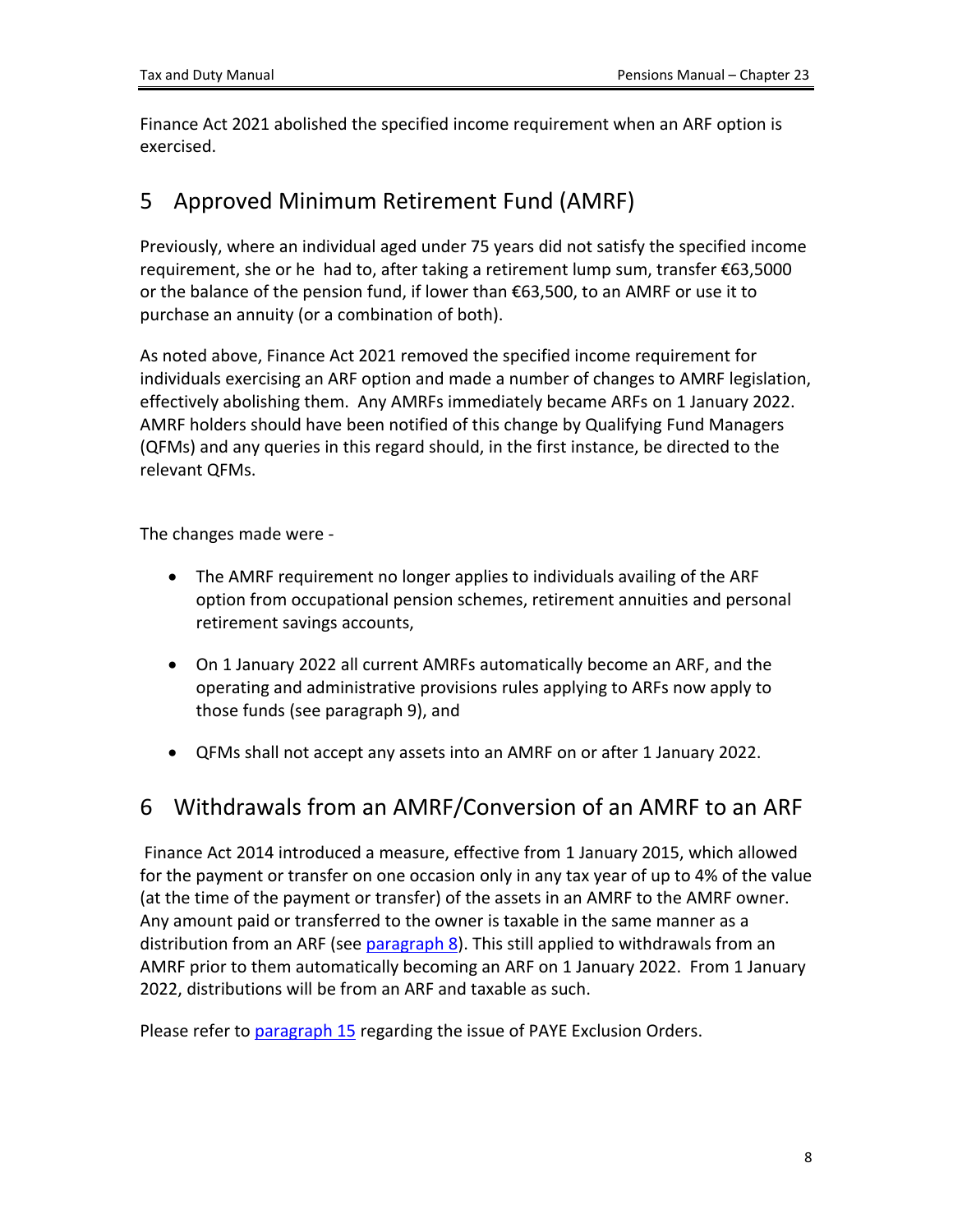### <span id="page-8-0"></span>6.1 Pension and Property Adjustment Orders

A transfer from an ARF into another ARF in the name of a spouse or civil partner in exercise of rights under a pension or property adjustment order will not be regarded by Revenue as a distribution from the transferring ARF.

In both scenarios the recipient spouse or civil partner may open an ARF to facilitate the transfer notwithstanding that he or she may not, strictly speaking, have that option under Part 30 of the TCA 1997.

Previous transfers from an ARF/AMRF into another AMRF in the name of a spouse or civil partner in exercise of rights under a pension or property adjustment order were not regarded by Revenue as a distribution from the transferring AMRF.

For further information on Pension Adjustment Orders please refer to TDM [Chapter](https://www.revenue.ie/en/tax-professionals/tdm/pensions/chapter-22.pdf) [22.](https://www.revenue.ie/en/tax-professionals/tdm/pensions/chapter-22.pdf)

# <span id="page-8-1"></span>7 Full withdrawal of balance in retirement fund

The balance of the retirement fund, after any amount taken as a retirement lump sum, may be paid to the individual. This amount is treated as emoluments of the individual and is taxable under Schedule E. The person making the payment (Life Office or Scheme administrator) is deemed to be an employer for all obligations under the TCA.

"Life offices" (that is, insurance companies) and scheme trustees should record the following details of individuals availing of this option: name, address, PPS number, amount withdrawn.

Please refer to [paragraph](#page-17-0) [15](#page-17-0) regarding the issue of PAYE Exclusion Orders.

# <span id="page-8-2"></span>8 Approved Retirement Fund

As an alternative to full fund withdrawal, an individual may transfer the balance of the retirement fund, excluding any amounts taken as a retirement lump sum or used to purchase an annuity, into an ARF. The "life office" or scheme administrator should pay any retirement lump sum to the individual and/or purchase an annuity for the individual prior to transferring the balance of the fund to an ARF. The funds in the ARF remain the property of the individual who is the beneficial owner and may be withdrawn at any time.

Income and gains of ARF funds are exempt from tax while retained in the ARF.

An amount withdrawn from an ARF, including an imputed amount (see [paragraph](#page-15-0) [14](#page-15-0) and TDM [Chapter](https://www.revenue.ie/en/tax-professionals/tdm/pensions/chapter-28.pdf) [28](https://www.revenue.ie/en/tax-professionals/tdm/pensions/chapter-28.pdf)), is referred to as a "distribution". A distribution has a very wide meaning and encompasses any payment or transfer of assets out of an ARF, or the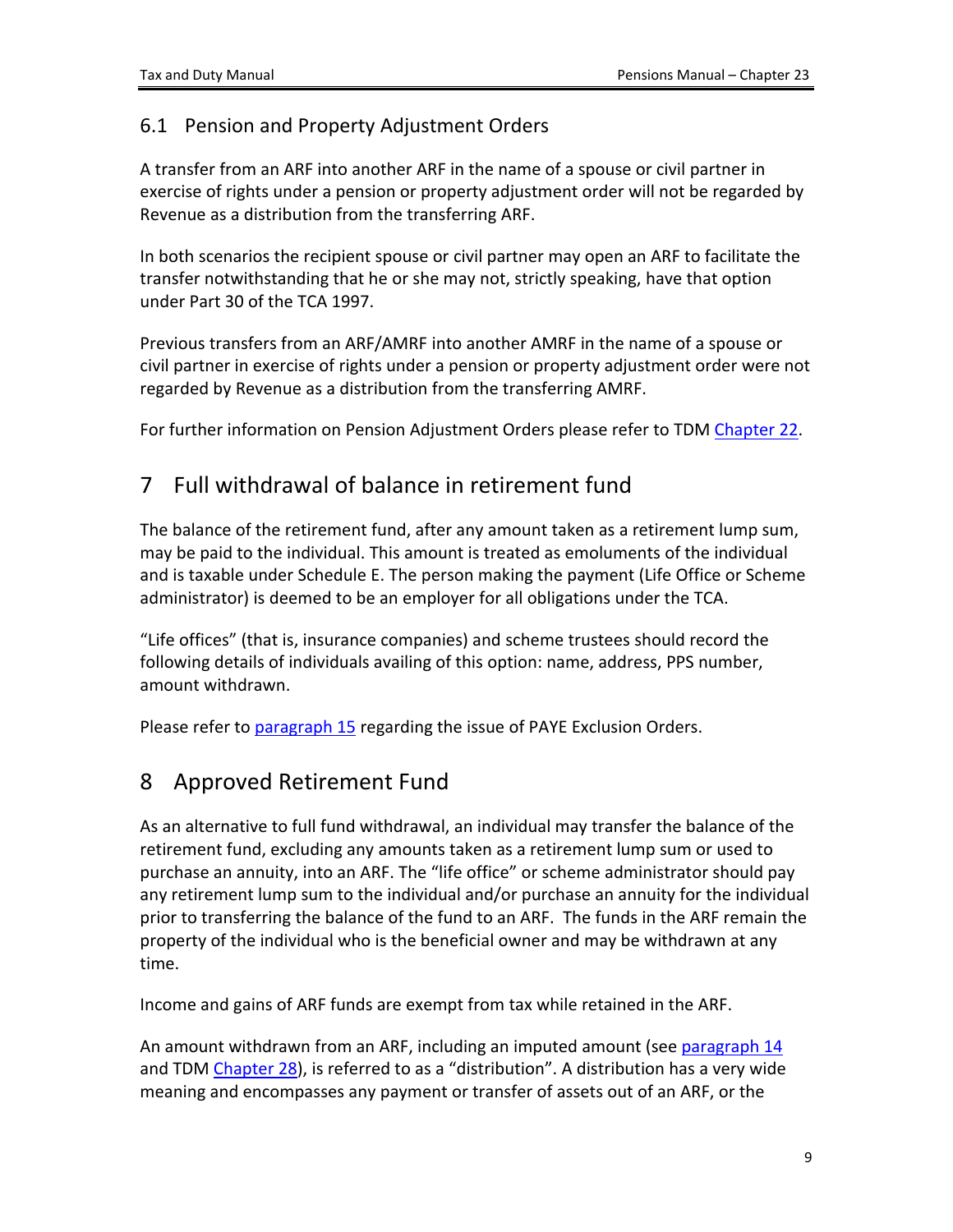assignment of the ARF, or assets in the ARF, by any person, including a payment, transfer or assignment to the person beneficially entitled to the assets. It does not, however, include the transfer of assets to another ARF owned by the individual or the transfers described in [paragraph](#page-8-0) [6.1](#page-8-0).

Without prejudice to the generality of the definition of the term "distribution", the following are specifically regarded as distributions in section 784A(1B) TCA:

- $\cdot \cdot$  loans made to the beneficial owner or connected person, or the use of the assets of an ARF as security for such a loan,
- $\cdot \cdot$  acquisition of property from the beneficial owner or connected person,
- $\cdot$  sale of an ARF asset to the beneficial owner or connected person,
- $\cdot$  acquisition of residential or holiday property for use by the beneficial owner or connected person,
- $\cdot$  acquisition of property which is to be used in connection with any business of the beneficial owner, or of a connected person,
- $\div$  acquisition of shares in a close company in which the beneficial owner, or connected person, is a participator,
- $\cdot$  the use of ARF assets by an ARF owner to invest in any fund, trust or scheme, etc., where a pension arrangement of a person connected with the ARF owner (for example, an adult child, spouse, etc.) invests in the same, or any other, fund, trust or scheme etc., and there is an arrangement whereby the investment return to the pension arrangement is attributable in any way to the investment by the ARF owner (for example, any remaining income or capital in the fund reverts to the pension arrangement on the death of the ARF investor or otherwise on the winding up of the fund). (Where a distribution arises in these circumstances, section 790E TCA provides that the connected person's pension arrangement is chargeable to income tax under Case IV of Schedule D on any income or capital gains arising to the arrangement from the investment in the fund etc.).

In the case of property acquisition, the distribution is the amount of the value of the ARF assets used in connection with the acquisition, improvement and/or repair of the property.

A close company means a company under the control of five or fewer participators, or of participators who are directors. Please refer to section 430 TCA for a complete definition.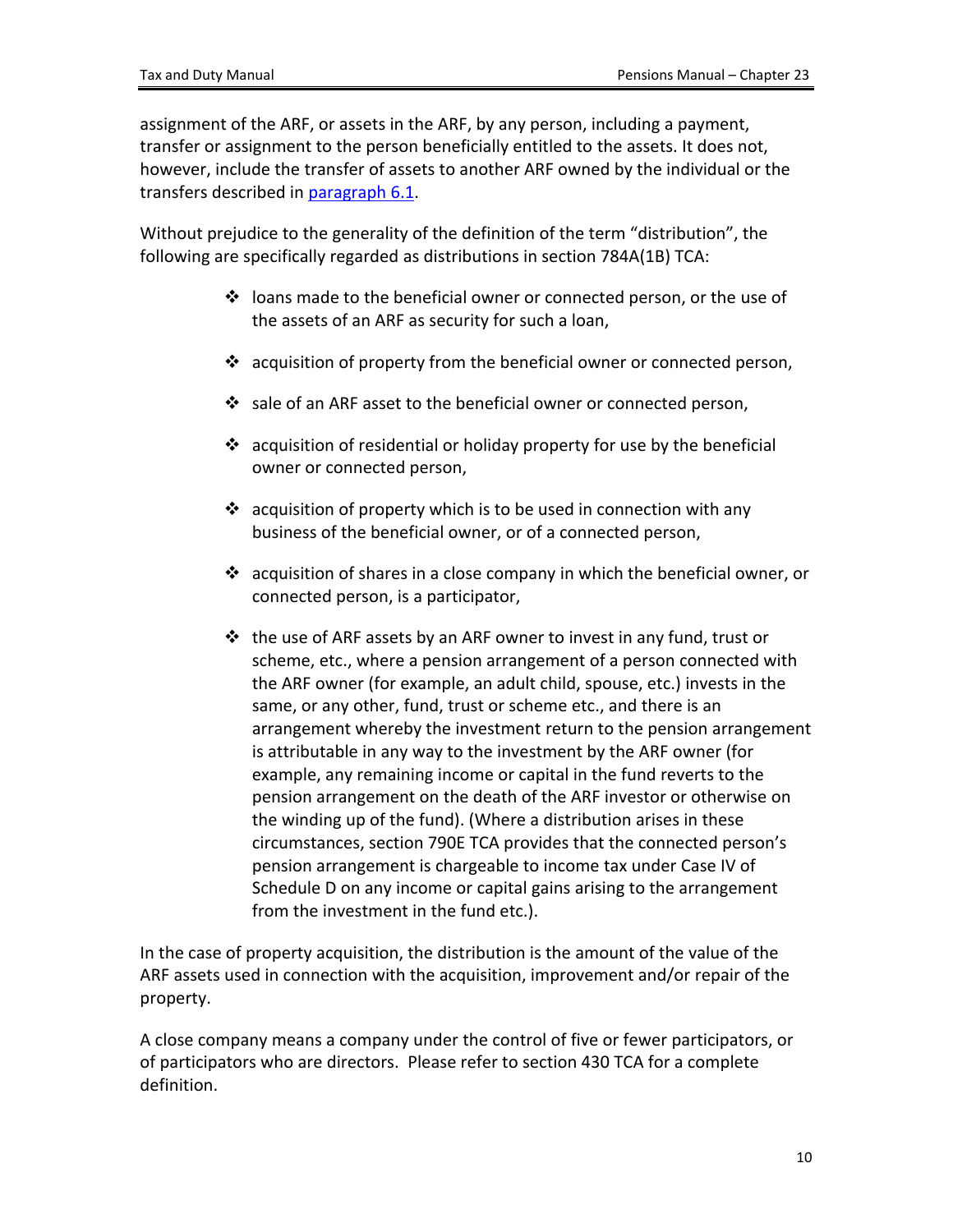A participator in relation to any company, means a person having a share or interest in the capital or income of a company. Please refer to section 433 TCA for a complete definition.

Definitions of "connected persons" and "relative" are contained in section 10 TCA.

Any distribution from an ARF is deemed, for the purposes of section 784A TCA*,* to have been made by the QFM.

A distribution is treated as a payment of emoluments to which Schedule E applies. However, the following are not taxable distributions.

- A distribution from an ARF which is used to reimburse a pension scheme administrator for chargeable excess tax paid by that administrator (see [Chapter](https://www.revenue.ie/en/tax-professionals/tdm/pensions/chapter-25.pdf) [25](https://www.revenue.ie/en/tax-professionals/tdm/pensions/chapter-25.pdf)) relating to the ARF holder.
- Where a benefit crystallisation event (BCE) giving rise to chargeable excess tax occurs in respect of retirements benefits which are the subject of a pension adjustment order (PAO), a distribution from an ARF of the non-member spouse or partner for the purposes of paying his or her share of the chargeable excess tax arising on the BCE, or a part of it.
- Certain distributions arising following the death of the ARF owner (see [10\)](#page-11-0).

Please refer to [paragraph](#page-17-0) [15](#page-17-0) regarding the issue of PAYE Exclusion Orders.

An individual may have more than one ARF. Transfers may be made from one ARF to another ARF but may not be made from a post-April 2000 ARF to a pre-April 2000 ARF.

ARF funds may be used at any time to purchase an annuity payable to the beneficial owner. The annuity purchase is not a distribution. However, the purchase of an annuity for any other person is treated as a distribution.

# <span id="page-10-0"></span>9 Qualifying Fund Manager (QFM)

An ARF, and previously an AMRF, must be managed by a Qualifying Fund Manager. A QFM is defined in section 784A TCA as one of the following:

- Bank
- $\triangle$  Building society
- ❖ Trustee savings bank
- ❖ Post office savings bank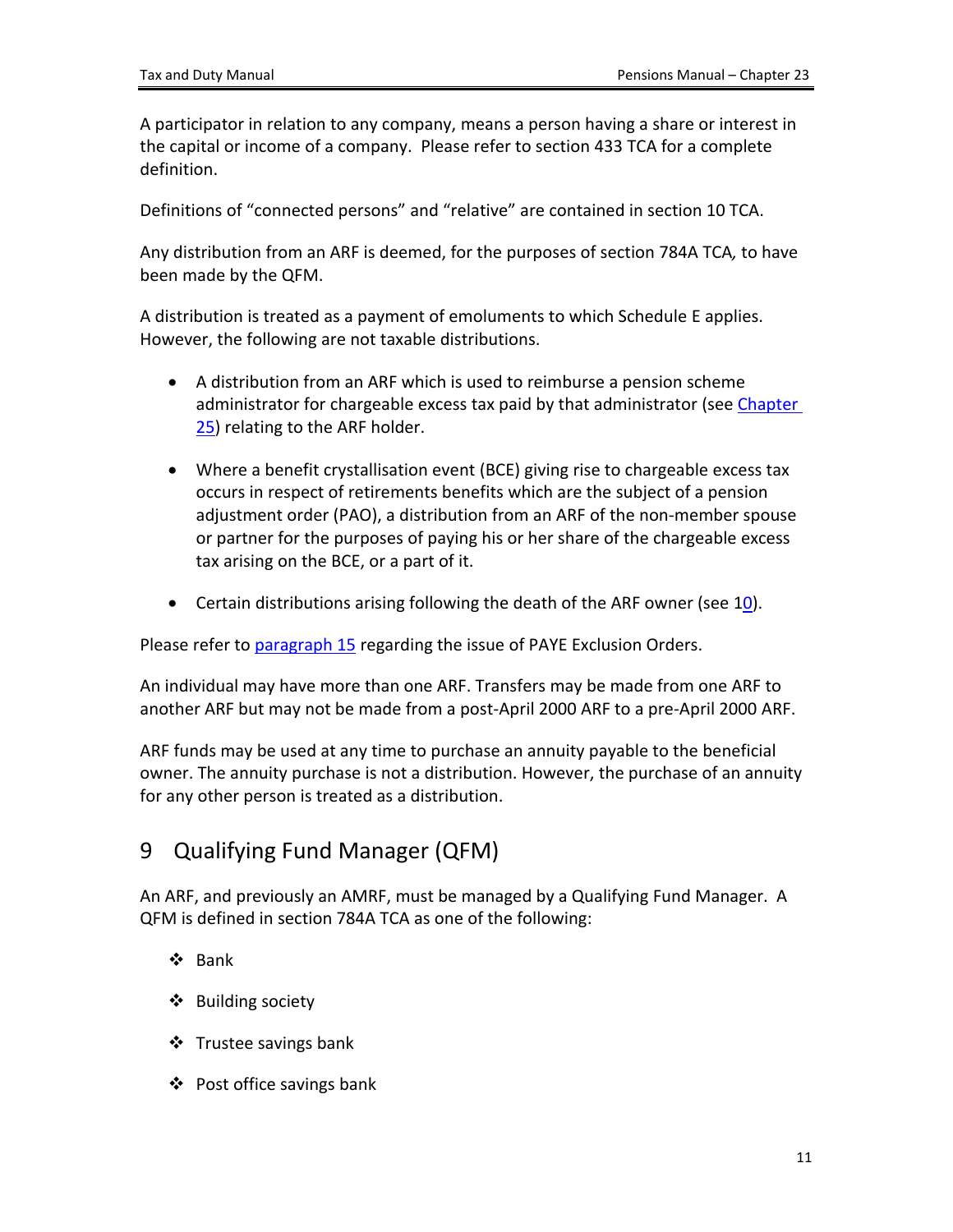- Credit union
- ❖ Collective investment undertaking (e.g. unit trust)
- ❖ Life assurance company
- ❖ Stockbroker
- ❖ Certain authorised investment intermediaries.

The QFM has complete responsibility for the discharge of all obligations in relation to tax due on all distributions from the ARF in question and, previously, the AMRF in question.

A QFM who is not resident in the State, or who is not trading in the State through a fixed place of business, may appoint a resident administrator to take responsibility for the obligations imposed by the Tax Acts. If a resident administrator is not appointed, a QFM, resident in another EU Member State, must enter into a contract with Revenue agreeing to discharge all legislative obligations imposed on the QFM.

A QFM must advise Revenue of the intention to act as a QFM within one month of commencing to act in that capacity.

Prior to the establishment of an ARF, the QFM must receive a **declaration** from the beneficial owner and a **certificate** from the Life Office, Scheme Administrator or PRSA Provider. This information is also required where there is a transfer from one ARF to another.

The **declaration** should contain the following:

- $\div$  the name, address and tax reference number of the beneficial owner;
- confirmation that the assets which are to be transferred consist only of assets to which the individual is beneficially entitled;
- $\cdot$  confirmation that the assets which are to be transferred are currently held in an RAC, PRSA, or an exempt approved occupational pension scheme; and
- $\cdot \cdot$  the policy number and name of the Life Office/Provider or the name and Revenue reference number of the scheme.

## <span id="page-11-0"></span>10 Death

Any payment, or imputed payment, from an ARF following the death of the ARF owner is a distribution and is taxable as such. The amount of the distribution is treated as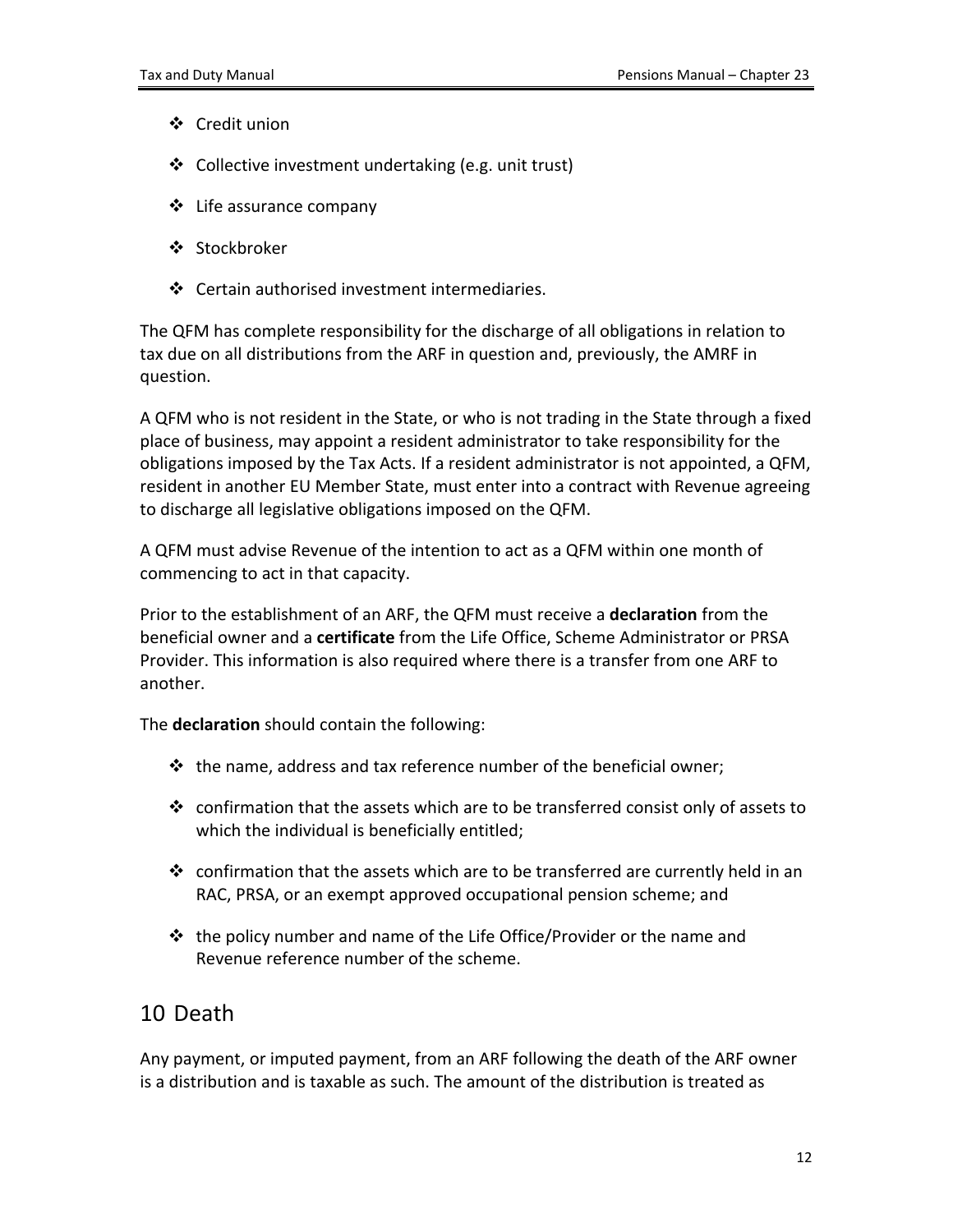income of the ARF owner for the year of assessment in which he or she dies. There are some exceptions:

- a transfer to an ARF in the name of the deceased's spouse or civil partner (referred to below as the second-mentioned ARF) is not a distribution;
- $\div$  a transfer to, or for the sole benefit of, any child of the deceased or of the deceased's civil partner who is aged under 21 years at the time of ARF owner's death is not a distribution.

However, a distribution:

- from the deceased's ARF to a child of the deceased or of the deceased's civil partner who is 21 years or over at the time of death, or
- $\cdot \cdot$  from the second-mentioned ARF, following the death of the surviving spouse or civil partner, to a child of the spouse or civil partner who is 21 years or over at the time of that death (but not to a child who is under 21 at that time),

is subject to an income tax charge under Case IV of Schedule D at the rate of 30% (which is a ring-fenced final liability tax).

Case IV tax deducted by a QFM from this type of distribution is subject to the reporting and collection provisions applying to the excess lump sum tax regime (see TDM [Chapter](https://www.revenue.ie/en/tax-professionals/tdm/pensions/chapter-27.pdf) [27](https://www.revenue.ie/en/tax-professionals/tdm/pensions/chapter-27.pdf)).

Prior to 31 March 2012, the rate of charge was the standard rate of income tax and the tax was collected under the PAYE system.

The position regarding Income Tax and Capital Acquisitions Tax on the death of the ARF holder and on the subsequent death of the spouse/civil partner into whose ARF the original ARF was transferred is summarised below. The usual CAT tax-free thresholds apply: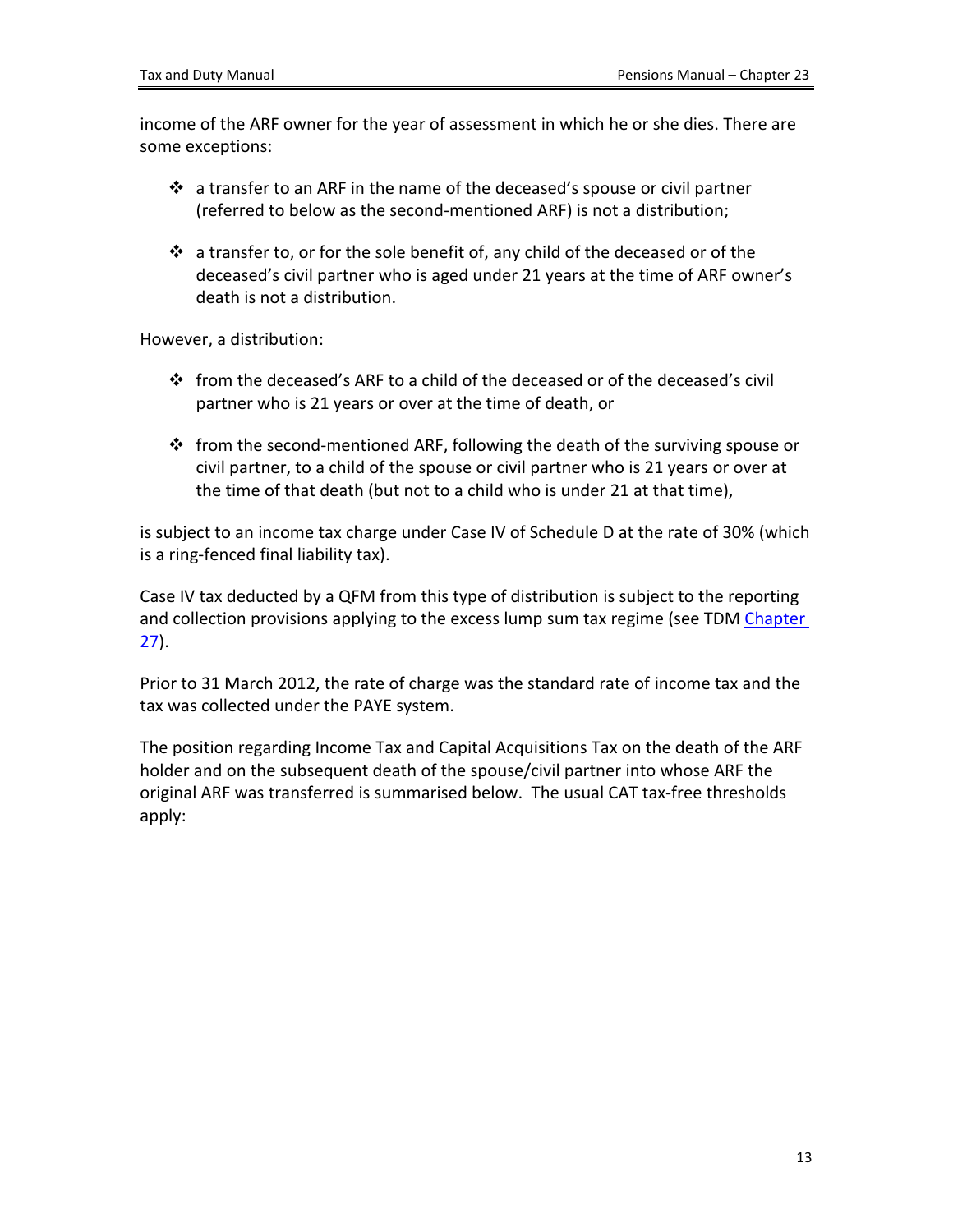| <b>Beneficiary</b>      | <b>Death of Holder</b> |            | <b>Death of Spouse/Civil Partner</b> |            |
|-------------------------|------------------------|------------|--------------------------------------|------------|
|                         | Income Tax             | <b>CAT</b> | Income Tax                           | <b>CAT</b> |
| Spouse/civil<br>partner | <b>No</b>              | No         | N/a                                  | N/a        |
| Child under 21          | No                     | Yes        | No                                   | Yes        |
| Child 21 or over        | Yes                    | No         | Yes                                  | No         |
| Others                  | Yes                    | Yes        | Yes                                  | Yes        |

# <span id="page-13-0"></span>11 Proprietary directors

The options outlined in this Chapter are available to proprietary directors (also referred to as '5% directors') regardless of whether the scheme is a DC or DB scheme. A 5% director wishing to exercise one of the retirement options is still subject to the usual funding and contribution rules. A maximum benefits test should take place at retirement and retirement options are based on the fund determined by the maximum benefits test.

A 5% director taking one of the options may take a retirement lump sum of up to 25% of the value of the retirement fund. This replaces the amount that is calculated by reference to final remuneration and years of service (see TDM [Chapter](https://www.revenue.ie/en/tax-professionals/tdm/pensions/chapter-07.pdf) [7\)](https://www.revenue.ie/en/tax-professionals/tdm/pensions/chapter-07.pdf). All schemes for proprietary directors approved since 6 April 1999 must offer the retirement options.

Where a 5% director exercises a retirement option, he or she must exercise the same option in relation to all schemes from the same employment.

A retirement option may be exercised on early retirement.

<span id="page-13-1"></span>An option may only be exercised when benefits are taken. Where a 5% director reaches normal retirement age (NRA) and continues working but takes benefits at NRA and is eligible to take further benefits on actual retirement at a subsequent date, the benefits must be of the same type as those taken at NRA.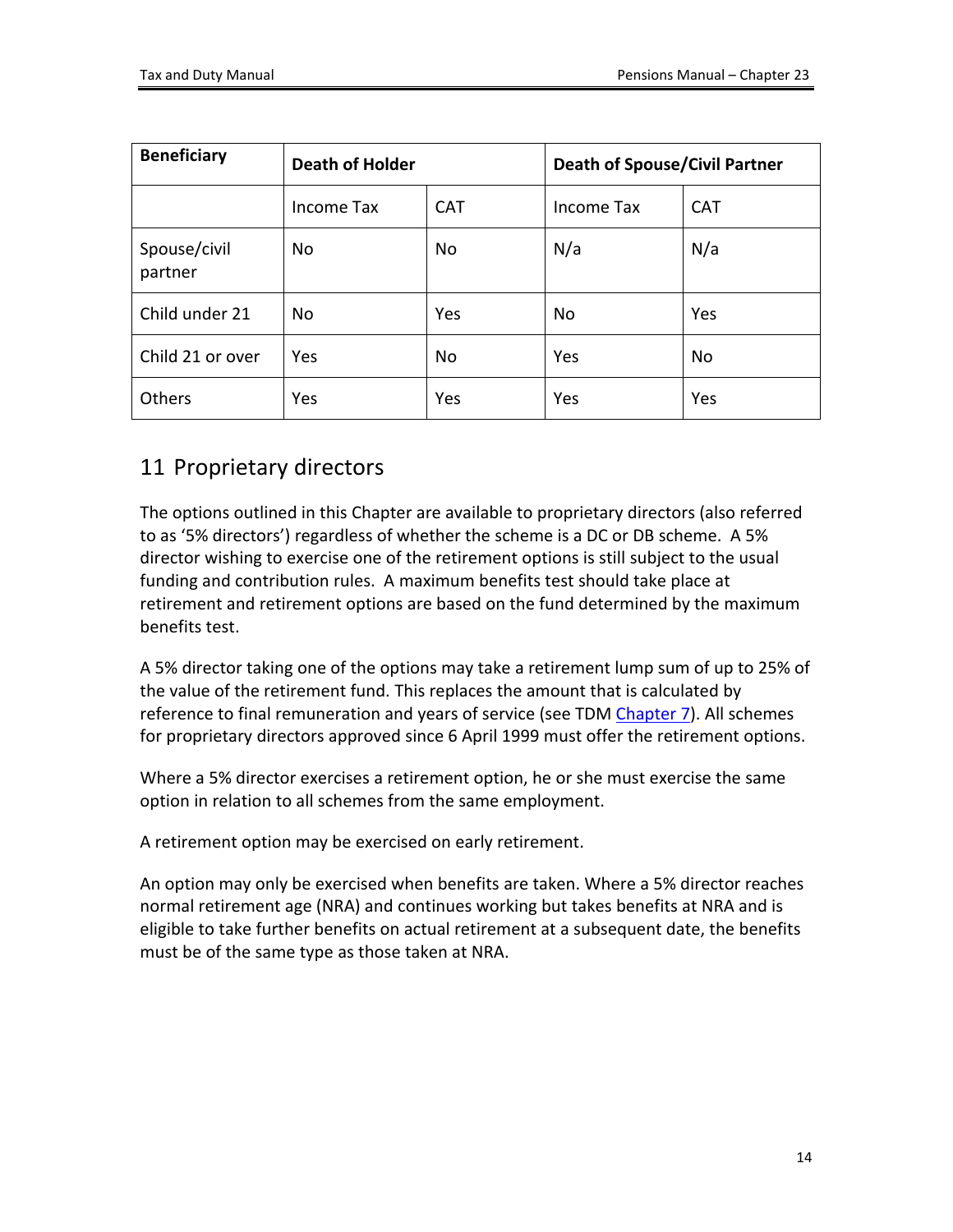# <span id="page-14-0"></span>12 Additional voluntary contributions

[Paragraph](#page-3-1) [2](#page-3-1) clarifies what contributions qualify for the retirement options. The definition of an AVC excludes employee contributions if such employee contributions are matched by employer contributions. This means that members of DC or DB schemes **cannot** choose to transfer **only their AVC benefits** to an ARF where their AVC contributions are matched by employer contributions. However, in the case of a DC scheme, the transfer to an ARF of pension rights accruing to an individual from AVCs where there are matching employer contributions is permitted where the individual transfers all of his or her accrued rights from both the main scheme and AVCs into an ARF at the same time.

The retirement lump sum calculation used where a retirement option is exercised in respect of AVCs only continues to be on the 3/80<sup>th</sup> of final remuneration per year of service basis as outlined in TDM [Chapter](https://www.revenue.ie/en/tax-professionals/tdm/pensions/chapter-07.pdf) [7.](https://www.revenue.ie/en/tax-professionals/tdm/pensions/chapter-07.pdf)

## <span id="page-14-1"></span>13 Buy-out bonds

In the case of buy-out bonds (BOBs), access to the ARF option in respect of main scheme benefits under the occupational pension scheme arrangement from which the transfer value to the BOB originated can be summarised as follows:

### **Defined Benefit (DB) Schemes:**

With effect from 22 June 2016, the ARF option is available in respect of transfer values from all DB occupational schemes to BOBs where benefits are taken on or after that date and regardless of when the transfer occurs, i.e., whether the transfer to the BOB took place before that date or from that date.

Prior to 22 June 2016, the ARF option applied only where the scheme member had the right to exercise the option under the scheme rules prior to the date of transfer to the BOB, i.e., where s/he met the proprietary director test before the date of transfer.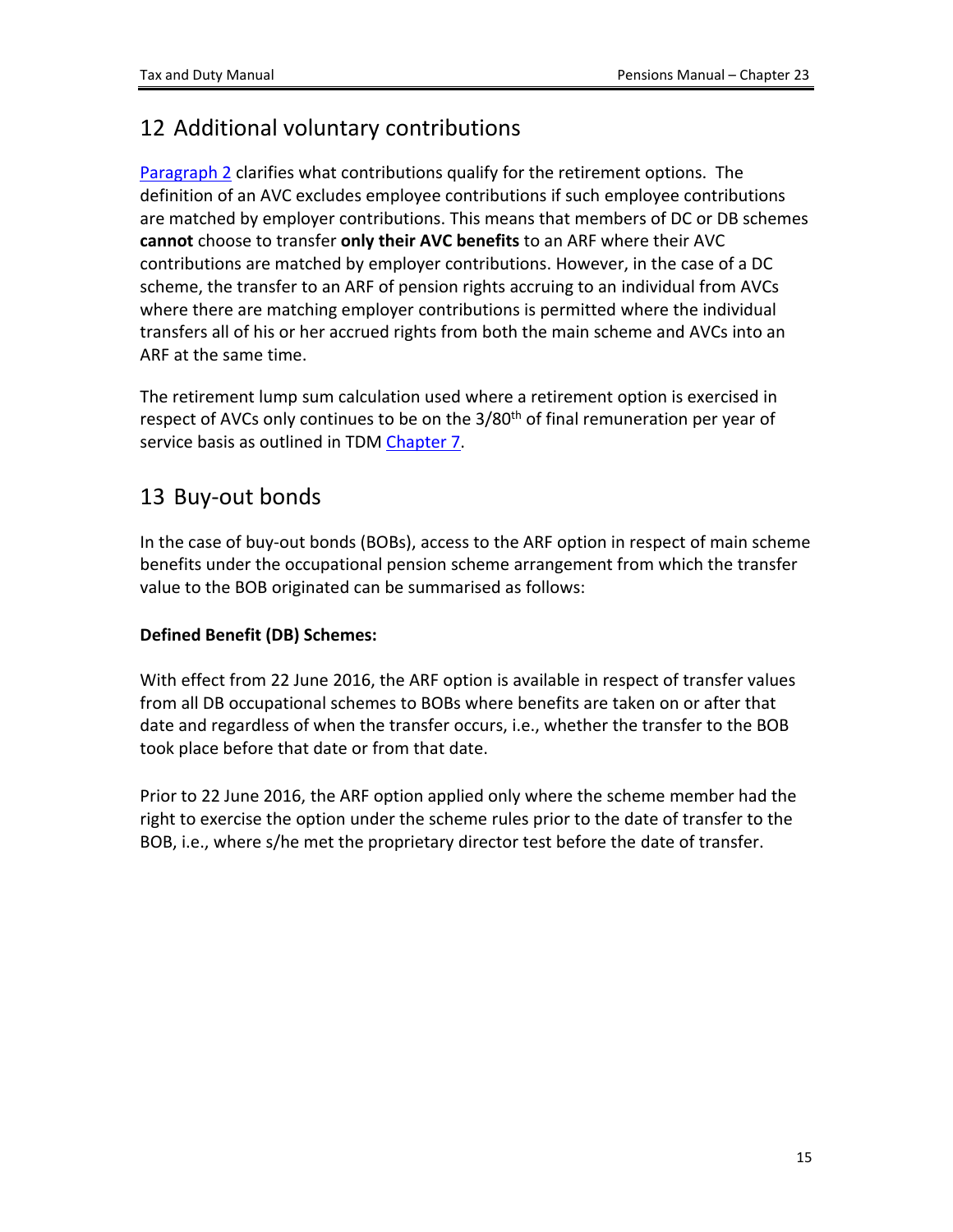### **Defined Contribution (DC) Schemes:**

With effect from 26 May 2014, the ARF option is available in respect of transfer values from all DC occupational schemes to BOBs regardless of when the transfer occurs.

Prior to 26 May 2014, the ARF option was not available in respect of transfers to BOBs which occurred before 6 February 2011 (the date of passing of Finance Act 2011 which extended the ARF option to the main scheme benefit from DC schemes) - other than in the case of proprietary directors.

## <span id="page-15-0"></span>14 Imputed distributions – up to 31 December 2011

Section 790D TCA, which applies for the year 2012 onwards, provides for a scheme of imputed distributions for both ARFs and vested PRSAs on a composite basis**.** Please refer to Pensions Manual [Chapter](https://www.revenue.ie/en/tax-professionals/tdm/pensions/chapter-28.pdf) [28](https://www.revenue.ie/en/tax-professionals/tdm/pensions/chapter-28.pdf) for further details.

Prior to 2012, the imputed distribution regime applied only to ARFs created on or after 6 April 2000 (the date the existing gross roll-up regime for ARFs was introduced) and applied for all years to 31 December 2011 in respect of assets held in an ARF. An imputed distribution on the market value of assets held in an ARF on the specified date (31 December each year) applied from 2006 to  $2011.<sup>1</sup>$ 

<sup>&</sup>lt;sup>1</sup> The previous scheme, as introduced, provided for a 3% distribution on the market value of such assets, phased in over a three-year period, with a rate of 1% applying in 2007, 2% in 2008 and 3% in 2009. The rate applicable in 2010 and 2011 was 5%. QFMs were required to review all ARFs under their management each year to ascertain if an imputed distribution arose.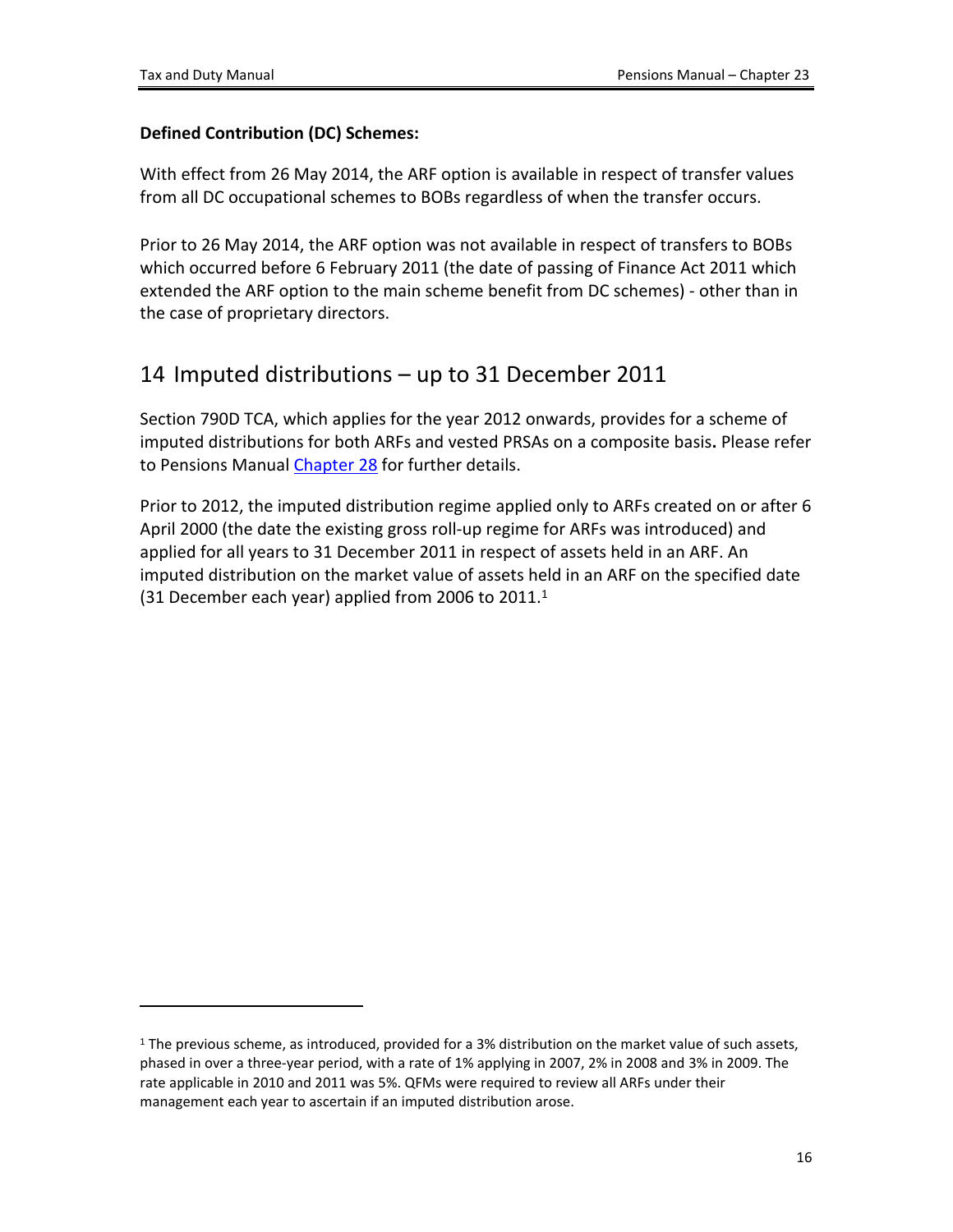#### **More than one ARF**

The calculation of the imputed distribution for a year of assessment is based on the aggregate value of the assets in all ARFs, and the aggregate amount of distributions from all ARFs and AMRFs beneficially owned by the individual.

Where the ARF owner has more than one ARF, not all of which are managed by the same QFM, the ARF owner may nominate one of the QFMs for the purposes of operating these provisions and for accounting for any tax due on any overall imputed distribution. This arrangement is optional and there is no obligation on a QFM to accept such a nomination. Where a QFM agrees to act as the "nominee QFM", the ARF owner must advise all the other QFMs involved of the name and address of the nominee, and the "other QFMs" must provide the "nominee QFM" with a certificate detailing the ARF asset values and actual distributions made by them. The "nominee QFM" must then calculate the imputed distribution as if the nominee had managed all of the ARFs and had made all of the actual distributions.

Further information on imputed distributions is provided in [Chapter](https://www.revenue.ie/en/tax-professionals/tdm/pensions/chapter-28.pdf) [28](https://www.revenue.ie/en/tax-professionals/tdm/pensions/chapter-28.pdf).

#### **Procedure for payment of tax**

The imputed distribution is to be regarded as a distribution made not later than February in the year of assessment following the year of assessment to which the imputed distribution relates. The specified amount is regarded as having been distributed or made available not later than the second month of the year of assessment following the year of assessment for which the specified amount is determined, in accordance with section 790D(4) TCA. The QFM must deduct tax from the imputed distribution in accordance with the provisions of section 784A(3) TCA. Tax deducted must be included in the QFMs payroll submission to Revenue and the tax paid not later than 14 March of that year. For example, in respect of an imputed distribution calculated for 2019, the tax must be paid by 14 March 2020.

All payments of tax should be forwarded to:

Office of the Revenue Commissioners

Collector-General's Division

PO Box 354

Limerick

The remittance should be accompanied by the following statement completed by the QFM.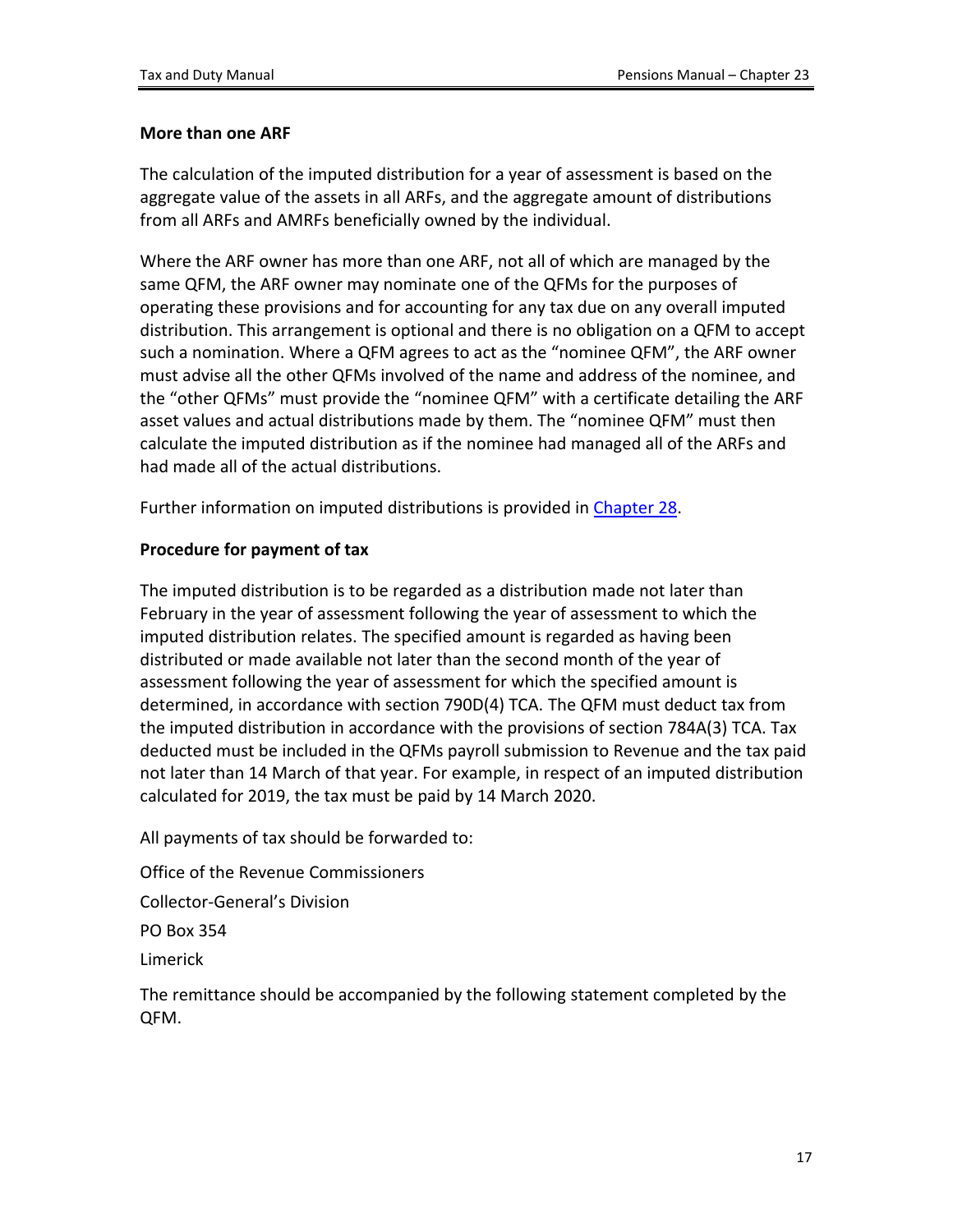### **Approved Retirement Funds**

Name of QFM:

Address:

I confirm that all Approved Retirement Funds under management have been reviewed for the purposes of establishing if liability arises under Section 784A(3) TCA 1997.

Arising from this review, a sum of  $\epsilon$  is reflected in the payroll submission submitted for (**month**) in respect of tax deducted from (insert number) Approved Retirement Funds and is included in the remittance to the Collector General in respect of that month.

Authorised Signatory: The Contract of the Date:

A payment and return can be sent electronically using Revenue-On-Line (ROS). For details phone 01 738 36 99 or see the [Revenue](http://www.revenue.ie/en/online/ros/index.html) [website.](http://www.revenue.ie/en/online/ros/index.html)

# <span id="page-17-0"></span>15 Non-Irish residents and ARFs, AMRFs and retirement fund balances

### **PAYE exclusion orders**

Income and assets retained in an ARF (see [paragraph](#page-8-2) [8\)](#page-8-2) are beneficially owned by the ARF owner. Distributions (including deemed distributions) from ARFs are generally<sup>2</sup> treated and taxed as emoluments under Schedule E, regardless of the residence status of the individual recipient.

As distributions from ARFs are not payments of pension, PAYE Exclusion Orders are not issued in respect of such distributions.

PAYE Exclusion Orders are not issued where an individual takes the balance of his or her pension fund as a taxable lump sum (see [paragraph](#page-8-1) [7\)](#page-8-1).

<sup>&</sup>lt;sup>2</sup> See [paragraph](#page-8-2) [8](#page-8-2) for exceptions to the general rule.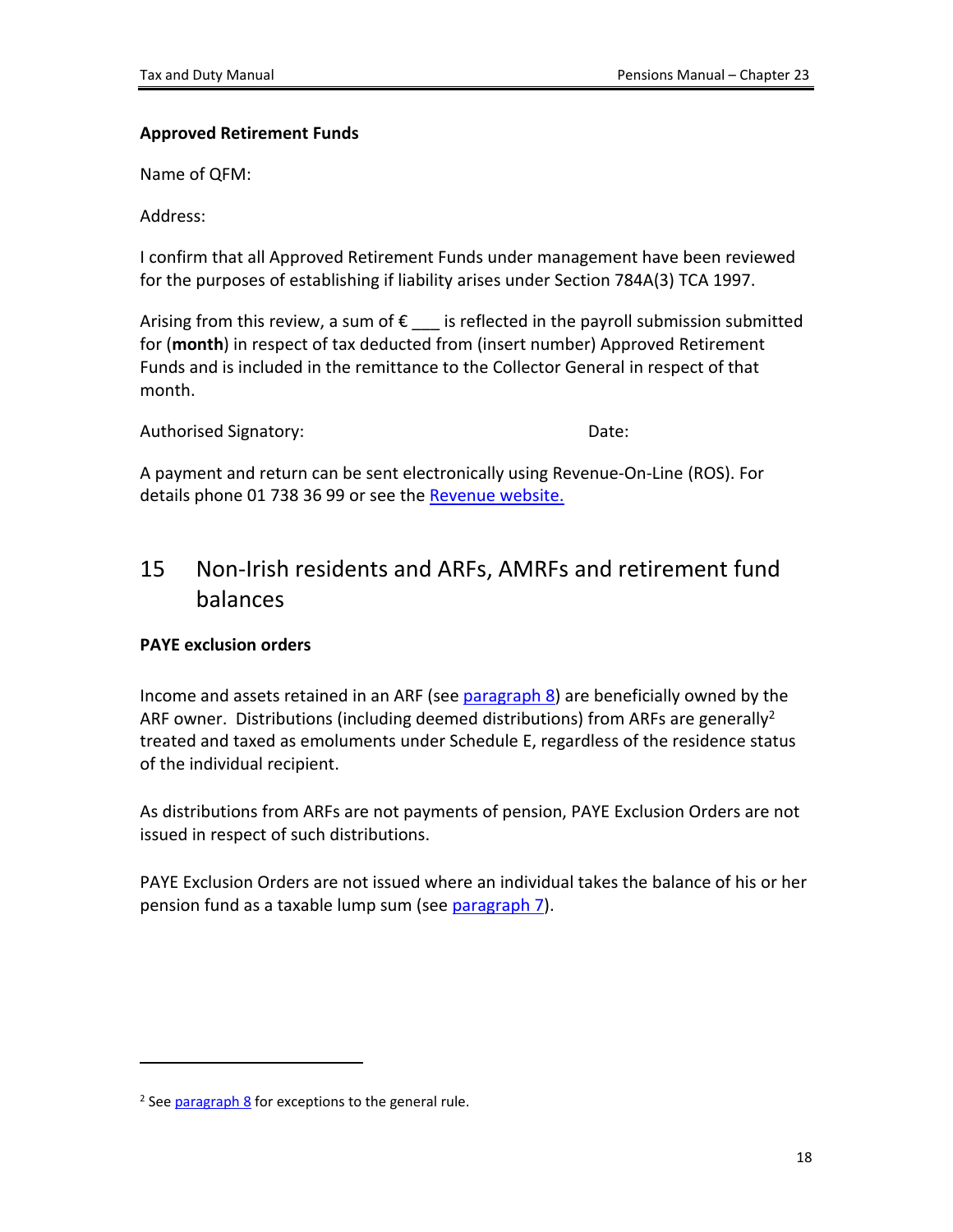### **Interaction with Double Taxation Agreements (DTAs)**

Some of Ireland's Double Taxation Agreements (DTAs) with other countries have a provision dealing specifically with the taxation of distributions from ARFs<sup>3</sup>.

For those DTAs which do not have such a provision, while a distribution of income or gains arising from the underlying investments, or of the original capital, is the taxable event in Ireland under domestic legislation, it is not regarded as the taxable event for DTA purposes. As the ARF owner is the beneficial owner of the ARF capital and any income and gains arising, he or she should be treated as such for the purposes of applying the various articles of the DTA between Ireland and the country of residence.

Therefore, to determine where the taxing rights lie in relation to a distribution from an ARF, the distribution should be broken down between the underlying income, gains or capital which it represents. The appropriate articles in the DTA should then be applied accordingly as at the dates on which the income or gains arose to the ARF. If the individual was a resident of Ireland at those dates, the DTA does not apply. Where a distribution involves the return of all or part of the original capital invested in an ARF, then, unless there is a capital article in the DTA, any Irish tax charge under Part 30 TCA that relates to a capital disbursement is not limited by the DTA.

Notwithstanding the foregoing, Revenue had previously allowed on an administrative basis that the tax deducted by a QFM from an ARF distribution could be refunded where the taxpayer could demonstrate that the distribution had been taxed in the DTA country in which they were resident. However, as there is no legislative basis for this approach, it was discontinued.

With effect from 22 December 2017, Revenue only allows for the correct legislative basis for taxing a distribution from an ARF. To determine where the taxing rights lie in relation to the income and gains, the amount of any distribution should be traced to the underlying income, gains or capital which it represents.

The DTA treatment of ARF distributions as described above also applies from 22 December 2017 to distributions and withdrawals from AMRFs (held before they automatically became ARFs on 1 January 2022) and vested PRSAs (see [Chapter](https://www.revenue.ie/en/tax-professionals/tdm/pensions/chapter-24.pdf) [24.10\)](https://www.revenue.ie/en/tax-professionals/tdm/pensions/chapter-24.pdf) and where an individual takes the balance of his or her pension fund<sup>4</sup> as a taxable lump sum (see [paragraph](#page-8-1) [7](#page-8-1)).

<sup>&</sup>lt;sup>3</sup> The DTAs with Germany and Pakistan are Ireland's only current DTAs to specifically provide for the taxation of distributions from ARFs. The new DTA with the Netherlands, which was signed in 2019 but is not yet in effect, also contains a provision on ARFs.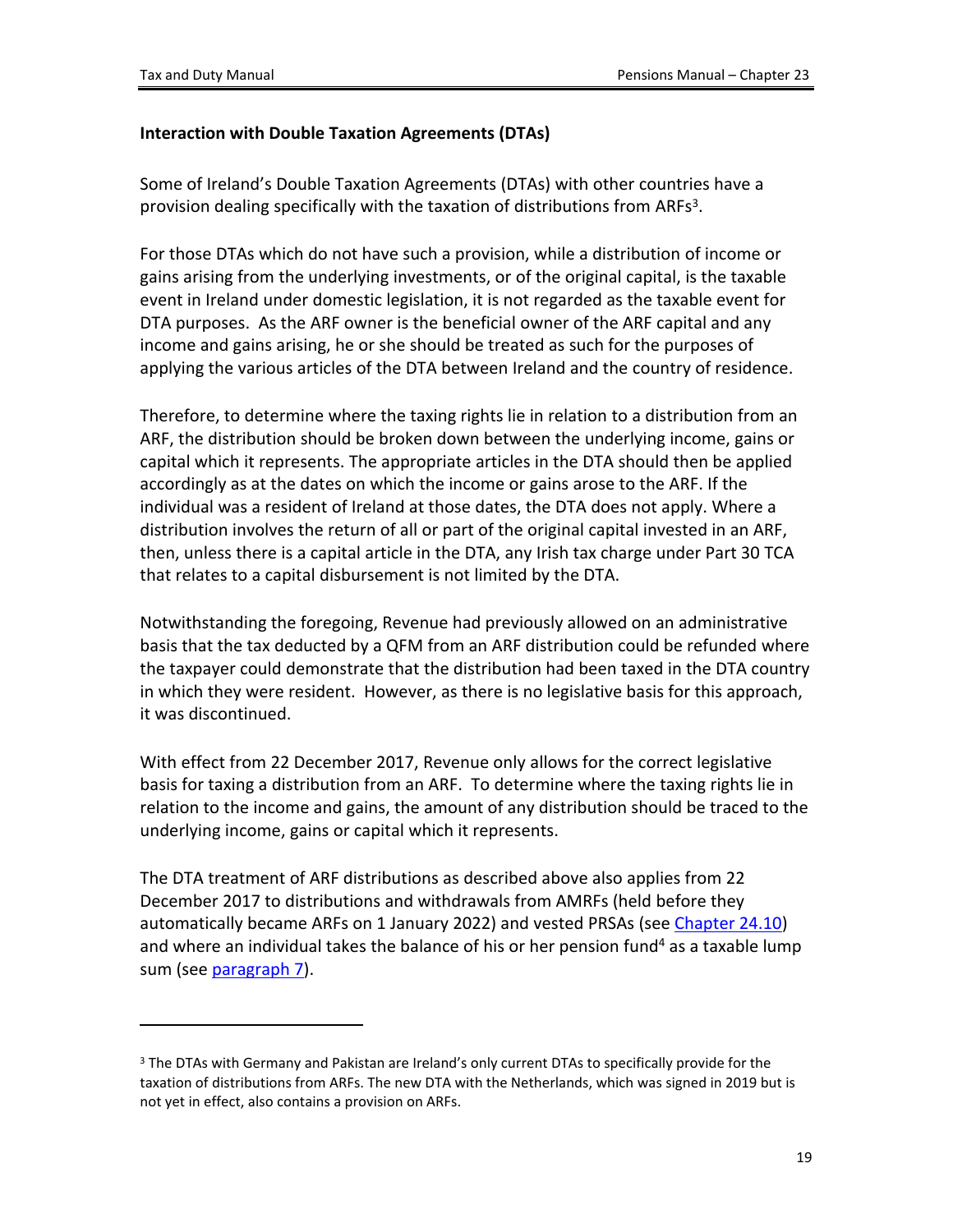#### **Application of DTAs to non-Irish resident owners of ARFs, vested PRSAs and AMRFs.**

Owners of ARFs, vested PRSAs and AMRFs (held before 1 January 2022) who are not resident in Ireland may be subject to taxation on this income both in Ireland and their country of residence and subsequently tax relief may be available under the terms of a DTA. Ireland's DTAs provide for relief from double taxation and dispute resolution under the "Elimination of double taxation" and "Mutual agreement procedure" articles in a typical DTA. If a source of income, gains or capital is taxable in both countries which are party to a DTA, generally the country of residence gives credit for any tax payable in the other country.

An ARF distribution might not be fully taxed in the country of residence, depending on how that country classifies the withdrawn amount. For example, some countries tax ARF distributions only to the extent that the income and capital gains arising (but not capital) are remitted to the country of residence.

To ascertain the amount of relief due, information must be provided by the taxpayer indicating how the income arose within the ARF, including the date when the income arose. Once the distribution is broken down into its constituent parts (for example, interest income, dividend income, return of capital, etc.) each part should then be examined to see if DTA relief is available under the different articles of the treaty with the country of residence. Accordingly, full or partial refunds of Irish tax deducted under PAYE may be due to these taxpayers. Case law has established that, where a payment is made from a mixed fund, income and gains of the year are treated as being paid out first, and any amount paid out in excess of that year's income and gains is treated as a return of capital.

Some ARF products sold by life assurance companies are structured as unit linked funds, where the individual invests their pension pot into a pooled fund and owns units in that fund. The ARF owner, in these cases, simply owns a share of that fund, the units; they are not the beneficial owner of the underlying assets in the fund. Revenue accepts that it is not appropriate for the underlying accumulation of income within the unit linked fund to be broken down and provided in support of the refund claim. Accordingly, it is the income and/or gains which arise from the units or disposal of the units that constitute the distribution that arises, much as it does to an individual holder of units.

Taxpayers should, in all cases, consult the relevant treaty and check the relevant provisions to satisfy themselves in terms of its application.

<sup>&</sup>lt;sup>4</sup> That is, the balance of the fund after any retirement lump sum and used to purchase an annuity.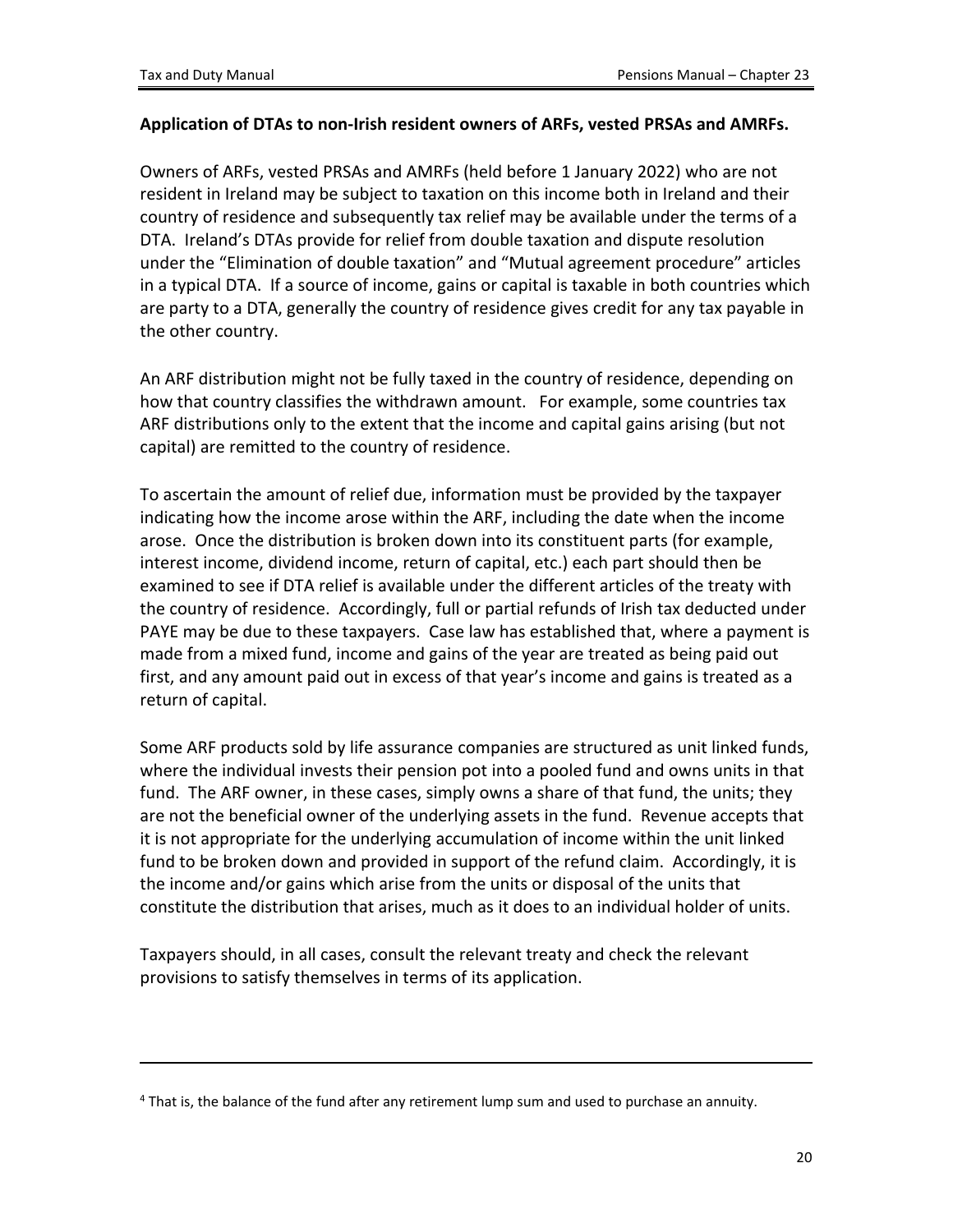Claims for relief must be made through a [Refund](https://www.revenue.ie/en/jobs-and-pensions/documents/refund-of-taxes-paid-on-arf-distributions.pdf) [of](https://www.revenue.ie/en/jobs-and-pensions/documents/refund-of-taxes-paid-on-arf-distributions.pdf) [Taxes](https://www.revenue.ie/en/jobs-and-pensions/documents/refund-of-taxes-paid-on-arf-distributions.pdf) [paid](https://www.revenue.ie/en/jobs-and-pensions/documents/refund-of-taxes-paid-on-arf-distributions.pdf) [on](https://www.revenue.ie/en/jobs-and-pensions/documents/refund-of-taxes-paid-on-arf-distributions.pdf) [ARF](https://www.revenue.ie/en/jobs-and-pensions/documents/refund-of-taxes-paid-on-arf-distributions.pdf) [Distributions](https://www.revenue.ie/en/jobs-and-pensions/documents/refund-of-taxes-paid-on-arf-distributions.pdf) [Claim](https://www.revenue.ie/en/jobs-and-pensions/documents/refund-of-taxes-paid-on-arf-distributions.pdf) form and returned via MyEnquiries.

### **Ireland's DTAs which contain a capital article**

There are articles dealing with the taxation of capital in a number of Ireland's DTAs. Generally, where the DTA contains a capital article, a distribution from an ARF consisting of capital will be taxable in the country of residence. However, the text of DTAs are not standard and the capital article of a relevant DTA must be examined carefully to ascertain the taxing right to capital.

### **Ireland's DTAs which deal specifically with ARFs**

There is an article dealing with ARFs in Ireland's DTAs with the following countries:

- Germany,
- Netherlands (NB: treaty not yet in effect) and
- Pakistan.

### **Examples showing the treatment of ARF distributions to an individual resident in a treaty country**

### **Example 1 – ARF holder resident in a country where the DTA does not have a capital article**

Elaine, treaty resident for DTA purposes in Country X, has an ARF valued at €500,000 at 31 December 2019. During the year of assessment 2019 the qualifying fund manager made distributions to Elaine of €20,000 from her ARF. The distributions consisted of income arising of Dividends (€1,750) and Interest (€900) and a distribution of Capital (€17,350).

Under the appropriate Articles of the Ireland-Country X DTA, treaty relief is allowed in relation to the income arising from the Dividend Income and the Interest Income.

However, there is no basis for claiming treaty relief under the Ireland-Country X DTA in respect of the capital element of the ARF distribution of €17,350. As a result, an assessment to tax under Schedule E applies, in respect of the capital element of the ARF distribution.

### **Example 2 – ARF holder resident in a country where the DTA has a capital article**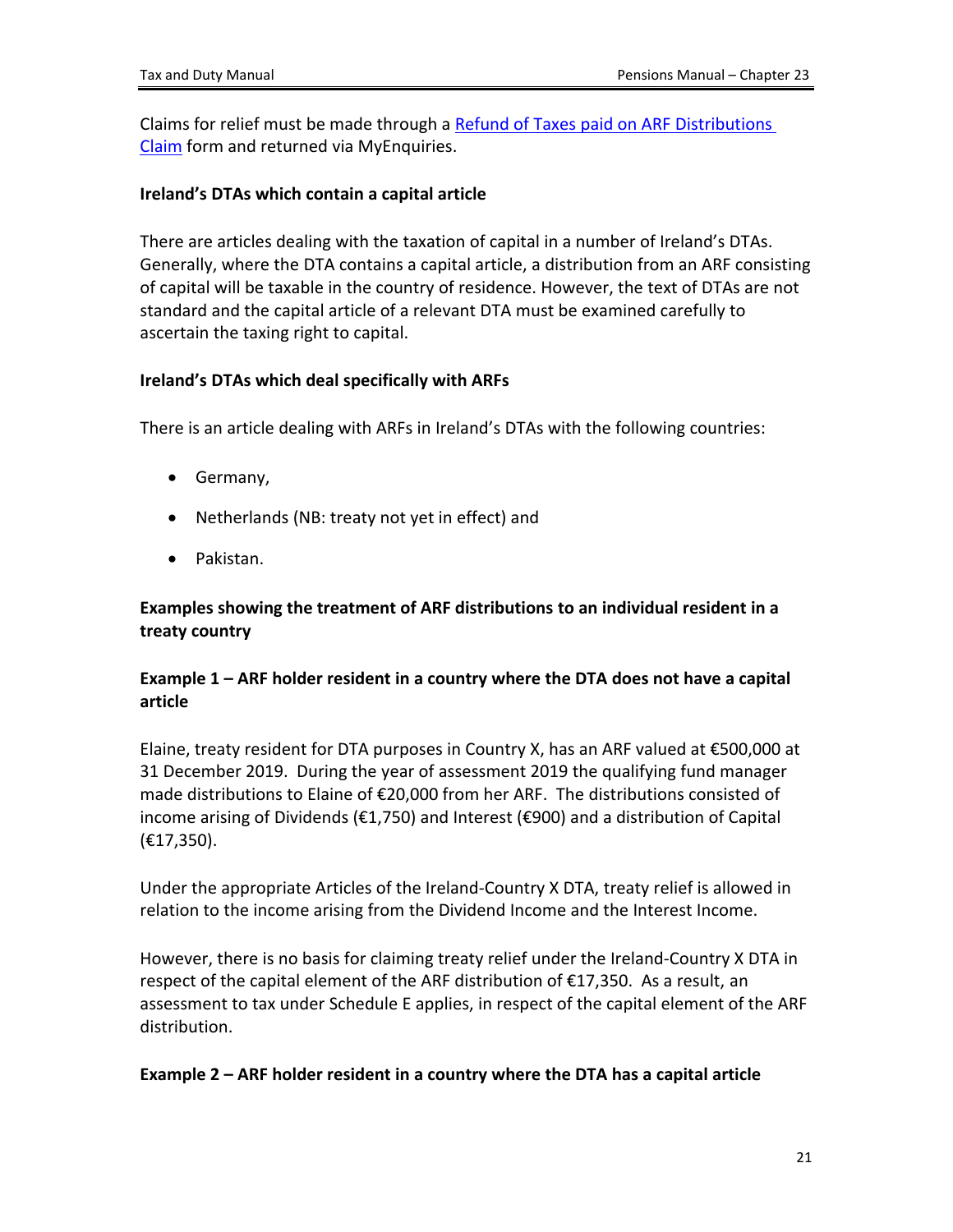Emma, treaty resident for DTA purposes in Country Y, has an ARF valued at €500,000 at 31 December 2019. During the year of assessment 2019 the qualifying fund manager made distributions to Emma of €20,000 from her ARF. The distributions consisted of income arising of Dividends (€1,750) and Interest (€900) and a distribution of Capital (€17,350).

Under the appropriate Articles of the Ireland-Country Y DTA treaty relief is allowed in relation to the income arising for the full sums of Dividends of €1,750 and Interest of €900.

There is also a basis for claiming treaty relief under the Ireland-Country Y DTA in respect of the capital element of the ARF distribution of €17,350.

### **Example 3: ARF holder resident in a country where the DTA has an article on ARFs**

Sophie, treaty resident for DTA purposes in Country Z, has an ARF valued at €500,000 at 31 December 2019. During the year of assessment 2019 the qualifying fund manager made distributions to Sophie of €20,000 from her ARF. The distributions consisted of income arising of Dividends (€1,750) and Interest (€900) and a distribution of Capital (€17,350).

The Ireland-Country Z DTA states that **"distributions (for the purposes of section 784A of the Taxes Consolidation Act 1997) from an approved retirement fund (within the meaning of that section) that was created by the transfer of accrued rights or assets from a pension fund shall only be taxable by reference to the provisions of that section, notwithstanding any provision of this Agreement."**

Therefore, Ireland retains the taxing right on this ARF distribution. As a result, an assessment to tax under Schedule E applies, in respect of the full ARF distribution.